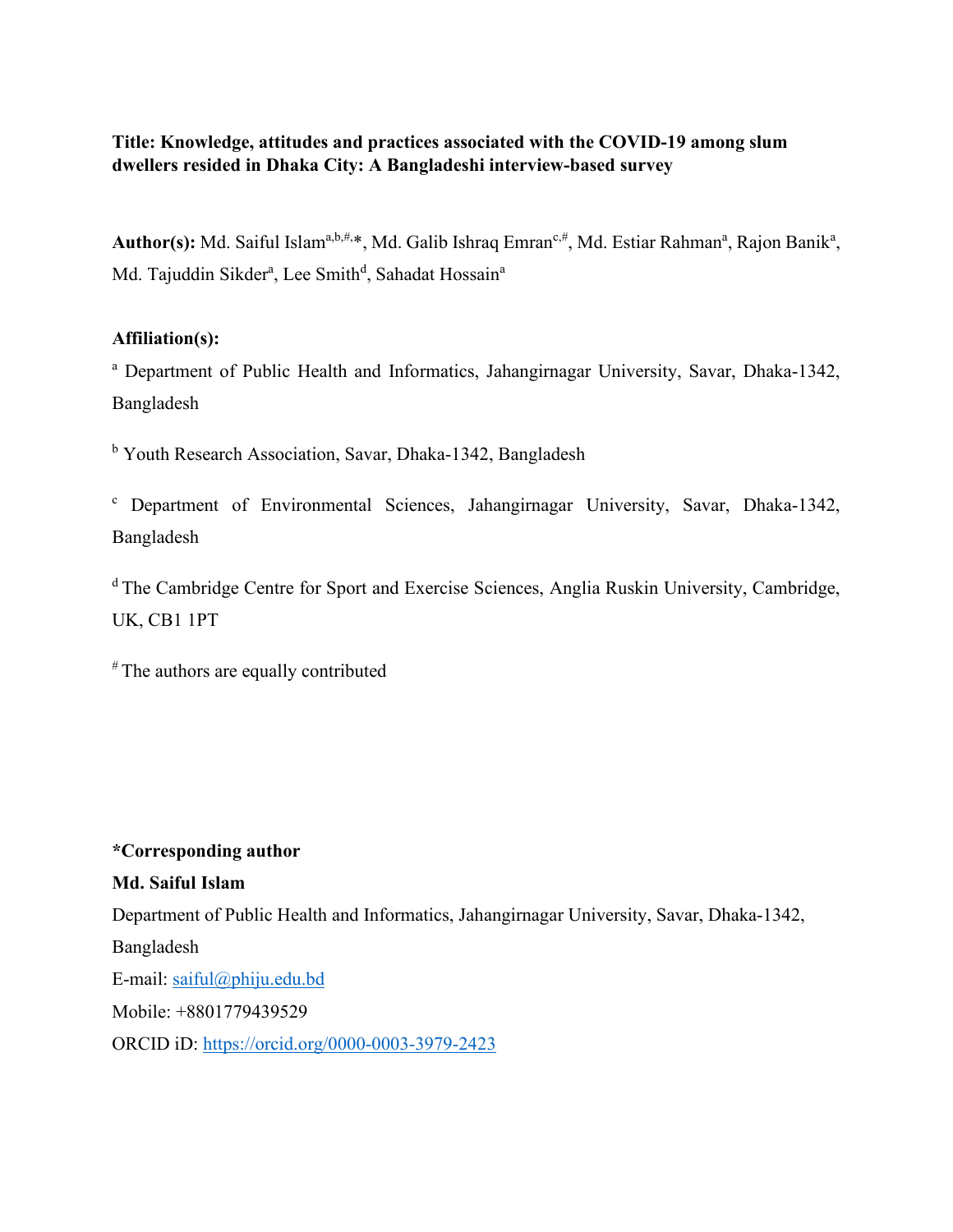# **Abstract**

*Background:* The emergent COVID-19 has impacted unprecedentedly to all classes of people. Slum-dwellers' knowledge, attitudes and practices (KAP) towards COVID-19 are currently poorly understood. To investigate the KAP towards COVID-19 among slum dwellers resided in Dhaka City, Bangladesh.

*Methods:* A cross-sectional offline survey was carried out enrolling 406 slum dwellers (53.2%) male; mean age=44.9 years [SD=12.1]; age range=18-85 years) between August and September, 2020. The face to face interview was conducted to collect data from 6 selected slum areas in Dhaka City using convenience sampling. The questionnaire consisted of informed consent along with questions concerning observational checklists, socio-demographics, and KAP.

*Results:* A sizeable minority were observed without wearing face masks during the survey periods (18.2%) and a vast portion (97.5%) without any hand protection. The mean scores of KAP were 6.1 $\pm$ 2.6 (out of 17), 12.3 $\pm$ 1.7 (out of 14), and 9.8 $\pm$ 1.6 (out of 12), respectively. Moreover, the KAP were strongly and positively correlated with each other.

*Conclusions:* The findings revealed that the majority of slum dwellers in Bangladesh have limited knowledge of COVID-19. Poor practices (i.e., face mask and hand protection) were directly observed during the survey. The findings suggest the immediate implementation of health education programs and adequate interventions.

**Keywords:** knowledge; attitudes; practices; slum dwellers; Bangladesh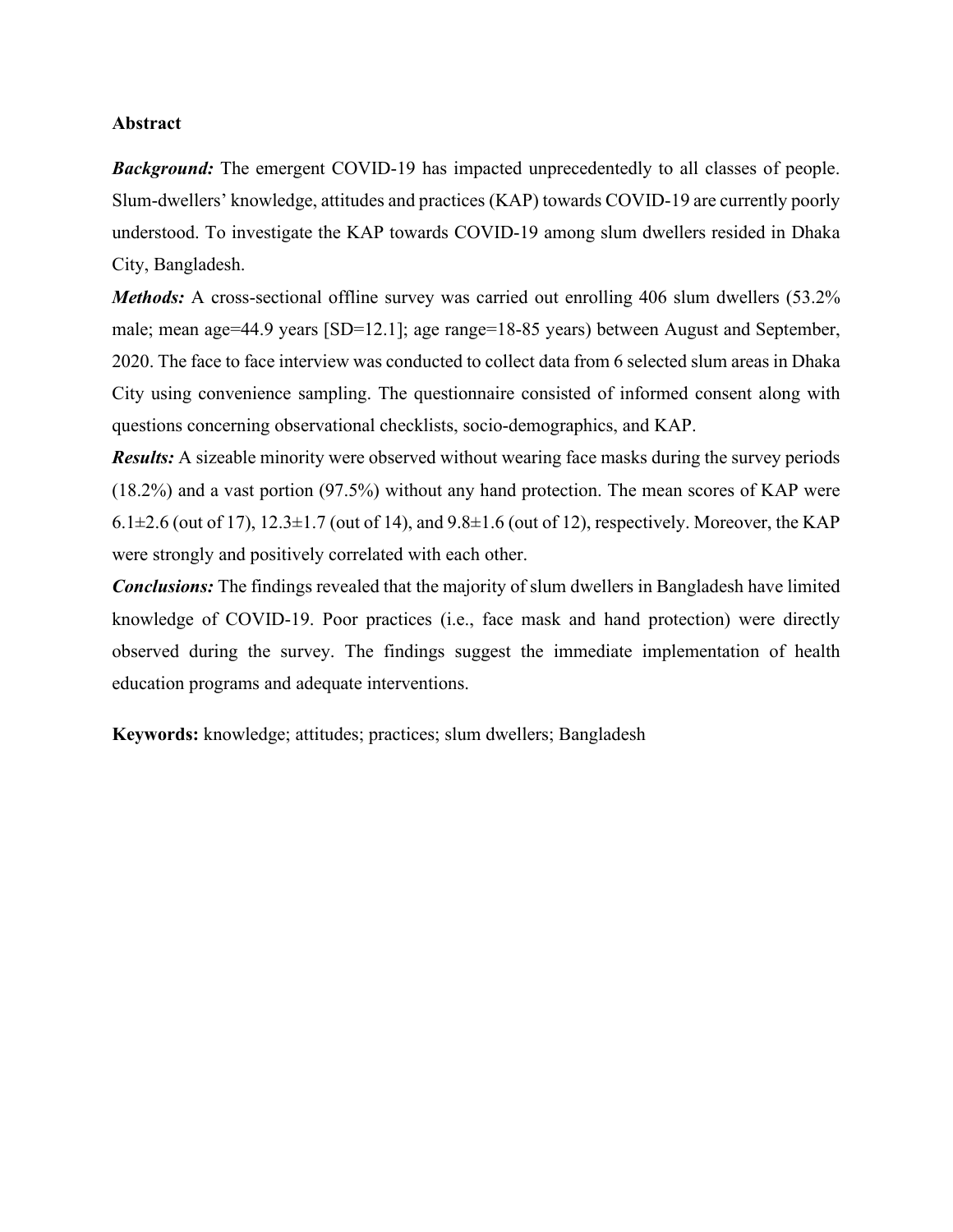# **Introduction**

Coronavirus disease 2019 (COVID-19) outbreak, caused by the new coronavirus strain SARS-CoV-2, has become a serious public health concern worldwide (1). The outbreak was first revealed in Wuhan city, in the Hubei Province of China, in late December 2019. The outbreak soon spread to the whole country, reached beyond the border, and eventually, the World Health Organization (WHO) declared the outbreak a pandemic on March 11, 2020 (2). At the time of writing (September 20, 2020), this pandemic has affected 216 countries, areas, and territories with over 28.9 million confirmed cases and 922,252 deaths recorded globally (3). On March 8, 2020, Bangladesh announced the first case of COVID-19 (4–6). Since then, the numbers of new cases are rising in the country. As of September 20, 2020, the country has recorded 339,332 positive cases of COVID-19 and 4,759 deaths domestically (7).

As yet, no vaccine or specific treatment is available for the control and management of the disease (8). The most effective measure of controlling the spread of the virus is to protect oneself from being exposed to COVID-19. People's knowledge, attitudes, perception and practices regarding the disease are the keys to ensuring success in the battle against the deadly disease. The WHO has prescribed some general guidelines for all sections of people to remain protected from the disease.

Most affected countries around the world have adopted non-therapeutic measures including lockdown, social distancing, self-isolation, or quarantine, in order to combat the spread of COVID-19 (9). The Bangladeshi government declared a nationwide lockdown from March 26 to May 30, 2020, extending it seven times (4,10,11). Furthermore, the government has extended restrictions imposed on public activities and movement across the country until August 31, 2020, to limit the spread of COVID-19 (12).

A study investigating Chinese people's knowledge, attitude, and practice regarding COVID-19 concealed that public attitudes to obedience to government measures to combat the epidemic were significantly influenced by the level of knowledge about COVID-19 (13). More knowledge was also found to be correlated with more optimistic attitudes towards COVID-19 preventive practices (13,14). In Bangladesh, a recent study showed that a large proportion of people had limited knowledge of COVID-19 transmission and onset of symptoms and had positive perceptions of COVID-19 (15). Another Bangladeshi study found despite 54.9% respondents kept good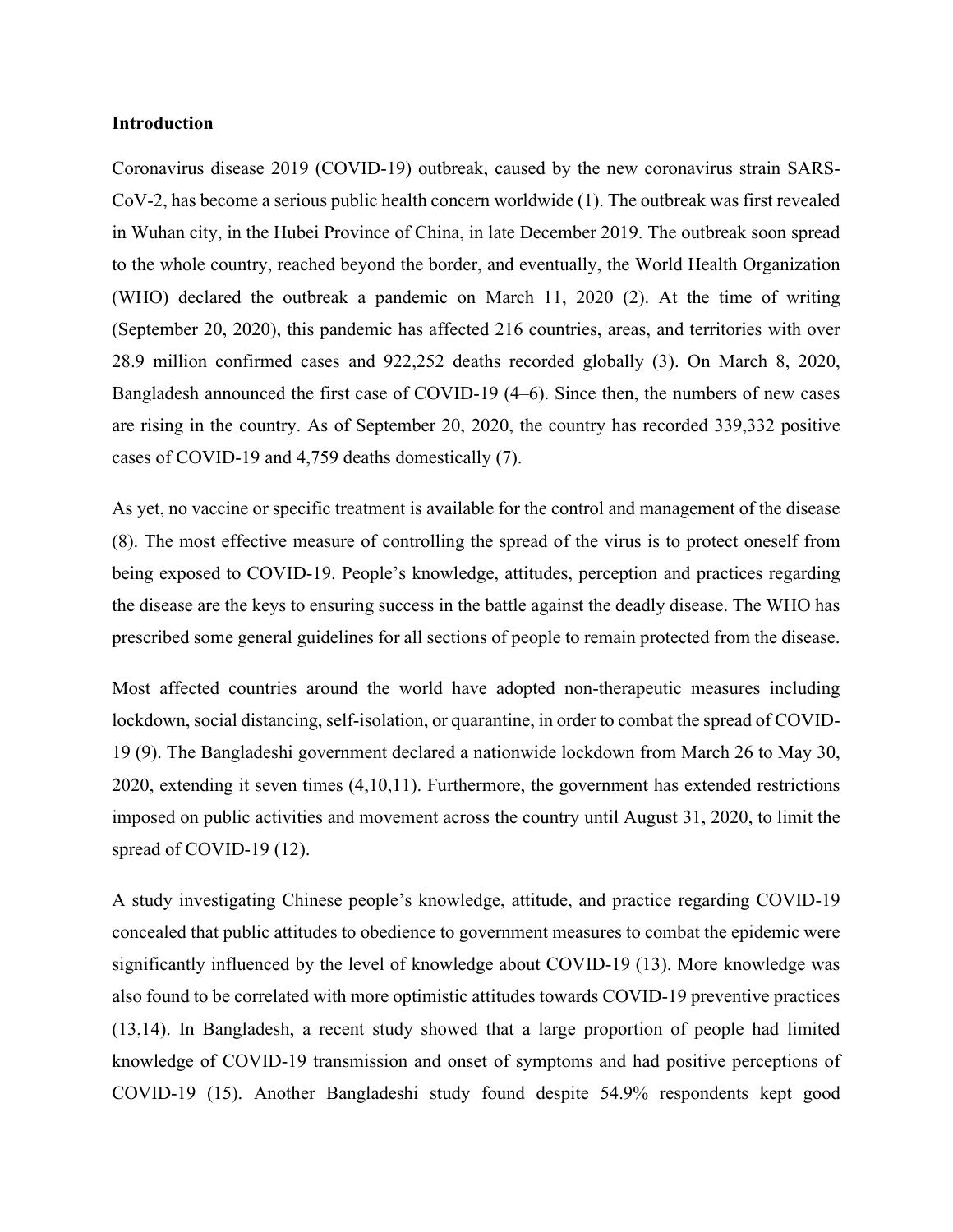knowledge but the attitude and practices were not impressive mainly because of poor knowledge, non-scientific, and orthodox religious belief (16).

Dhaka (where the present study carried out), the capital city of Bangladesh, has more than 3,000 slums inhabited by over 6 lakh people (17). The slums are densely populated; around 75 percent of households live in one room (18). Apart from this, shared kitchens, toilets, communal water sources, lack of education and economic vulnerabilities make the slum residents the most vulnerable to COVID-19. As mentioned above, people's knowledge, attitudes, perception and practices are crucial to prevent the novel coronavirus, it is therefore important to investigate the slum residents' knowledge, attitudes and practices associated with COVID-19.

To date, there is no conducted among slum dwellers in Bangladesh investigating their knowledge, attitudes and practices towards COVID-19. Consequently, the present study aimed to assess knowledge, attitudes and practices associated with COVID-19 among slum dwellers in Bangladesh.

# **Methods**

# *Participants and procedures*

A cross-sectional offline survey was carried out enrolling 406 slum dwellers between August and September, 2020. A convenience sampling technique was employed to draw the sample from 6 selected slum areas (i.e., Khurshid Bari Bosti, Shorgochera Bosti, Balur Maath Songlongno Bosti, Aziz Shaheber Bosti Bari, Pinur Bosti, and Fighter Bosti) located in Dhaka city, Bangladesh. The face to face interview was conducted to gather information from participants with maintaining proper precaution and spatial distancing using a semi-structured questionnaire including informed consent. The inclusion criteria of the participants were that individuals had to be aged  $\geq$ 18 years, and be slum dwellers. Exclusion criteria included individuals being <18 years old and not consenting the survey willingly. After obtaining informed consent, 410 participants were interviewed. After removing incomplete surveys, data from 406 participants (53.2% male; age range 18-85 years; mean age 44.9 years [SD=12.1]) were included in analyses.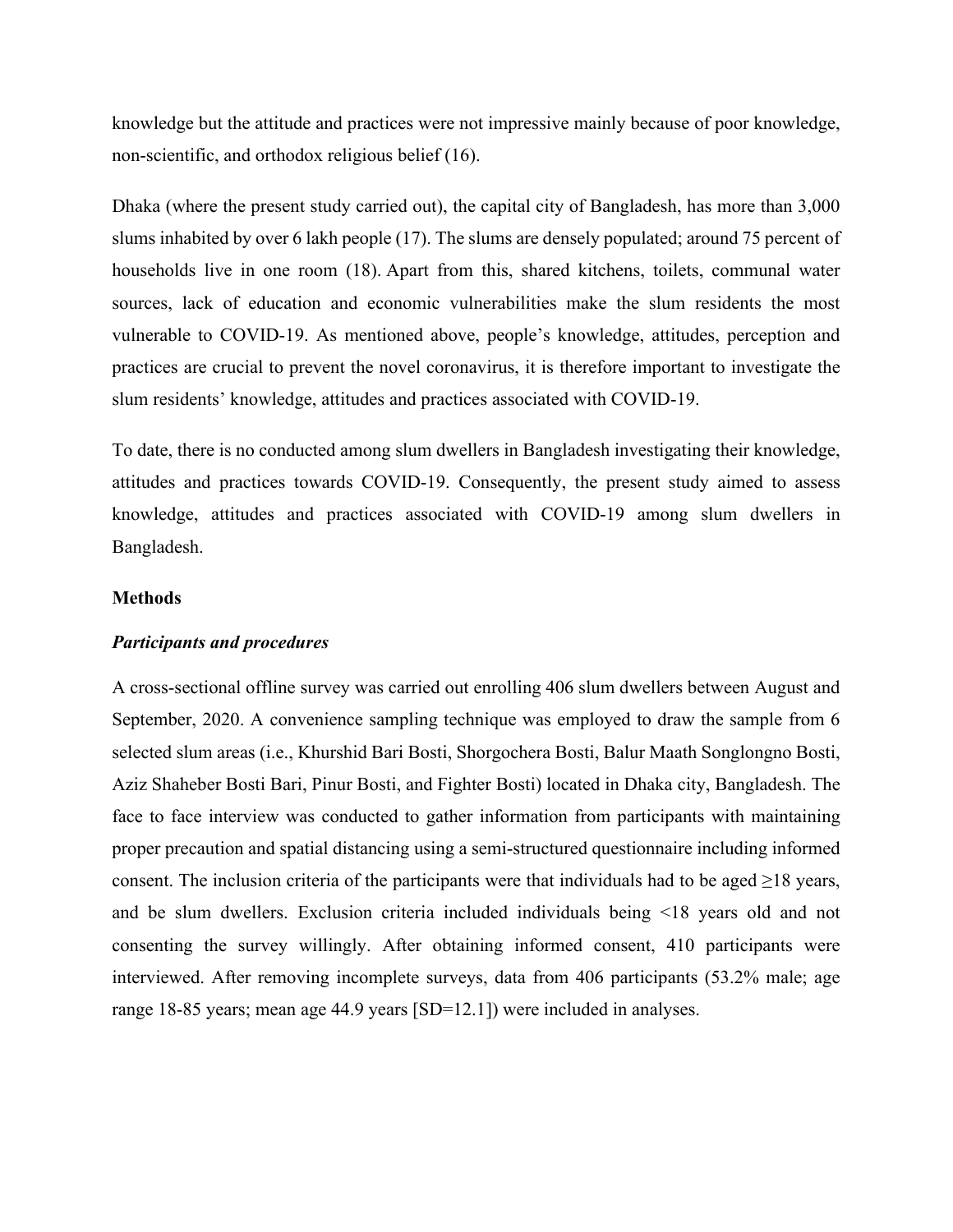# *Measures*

The questionnaire containing informed consent along with three sections (i.e., Observational checklists, Socio-demographic information, KAP) was utilized to collect data during the interview periods.

#### *Observational checklists*

The observational checklists were espied during the survey periods, consisted of the two items 'yes/no' questions regarding participants' practices in terms of wearing face mask and hand protection (e.g., using globs, hand sanitizer, etc.).

# *Socio-demographic information*

Some questions related to socio-demographics were asked during the survey including gender (male/female), age (later categorized: 18-40 years and >40 years), education (no formal education, primary level [1-5 grades], and secondary level [6-10 grades]), occupation, marital status (unmarried/married/divorced or widows or widowers), family type (nuclear/joint), and monthly family income (later categorized: <5,000 Bangladeshi Taka [BDT], 6,000-15,000 BDT and >15,000 BDT).

# *Knowledge, attitudes, and practices (KAP)*

Participants' knowledge, attitudes, and practices towards the COVID-19 were measured using a total of 28 items structured questions (including 17-item for knowledge, 7-item for attitudes, and 6-item for practices) based on the two prior studies (19,20) conducted in Bangladesh as well as the infection prevention and control measures for COVID-19 by World Health Organization (21). A pilot study was conducted before the inauguration of the final data collection.

The knowledge section comprised of 17-item 'true/false' questions concerning mode of transmission (5-item), clinical manifestations (7-item), incubation period (1-item), and risk factors (3-items) (e.g., "*COVID-19 can spread through respiratory droplets of infected individuals.*", see details in Table 2). The correct answer ('*True*') was coded as 1, while the wrong answer ('*False*') was coded as 0 (19). The total score ranges from 0-17, with an overall greater score indicates more favorable knowledge towards the COVID-19.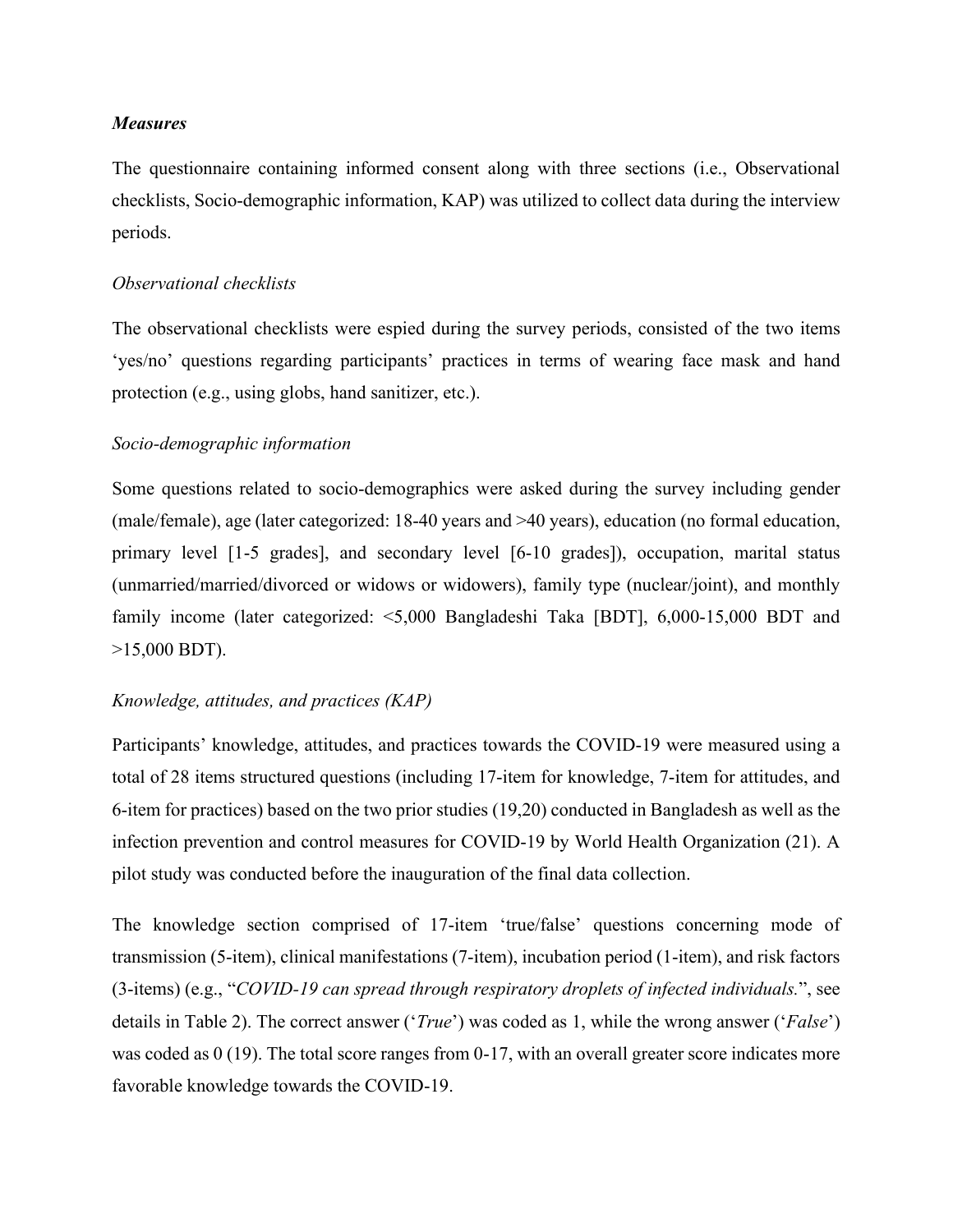The attitudes section consisted of 7-item questions regarding the positive attitudes towards the severity and prevention of COVID-19 (e.g., "*Coronavirus is very serious.*" see details in Table 6) with a three-point Likert scale including 0 ("*Disagree*"), 1 ("*Undecided*"), 2 ("*Agree*") (20), and yielding total scores ranging from 0 to 14. An overall greater score indicates more positive attitudes towards the COVID-19.

The practices section included 6-item questions concerning the preventive measures of COVID-19 (e.g., "*Do you use tissues or hanker chips during coughing/sneezing?*" see details in Table 8) with a three-point Likert scale ranging from 0 ("*Never*") to 3 ("*Always*") (20). Practice items' total score ranges from 0-12, with an overall greater score indicates more frequent practices towards the COVID-19.

## *Statistical analyses*

All data were coded and analyzed using two statistical software packages (Microsoft Excel 2019, and IBM SPSS Statistics version 25). Microsoft Excel was used to perform data cleaning, coding, editing, and sorting. An Excel file including all variables was imported in SPSS software. Descriptive statistics (e.g., frequencies, percentages, means, standard deviations, etc.) and some first-order analyses (e.g., Chi-square tests, Fisher's exact tests, etc.) were performed using SPSS software. In addition, *t*-tests or one-way ANOVA tests were performed to determine significant relations of the mean KAP scores with all examined variables. Finally, demographic, and observational checklists' variables that significantly differed in terms of knowledge, attitudes, and practices scores, were included into hierarchical regression analysis with knowledge, attitudes, and practices, respectively as the dependent variable. Furthermore, a bivariate Pearson correlation was performed along with the total scores of knowledge, attitudes, and practices to investigate the significant relationships with each other.

## *Ethics*

All procedures of the present study were carried out in accordance with the principle for human investigations (i.e., Helsinki Declaration). Furthermore, the study was conducted in accordance with the ethical guidelines of the Institutional research ethics committee. Formal ethics approval was granted by the Institutional ethics review board of Jahangirnagar University (Ref. No: BBEC, JU/ M 2020/COVID-19/(8)5). Participants were informed about the procedure and purpose of the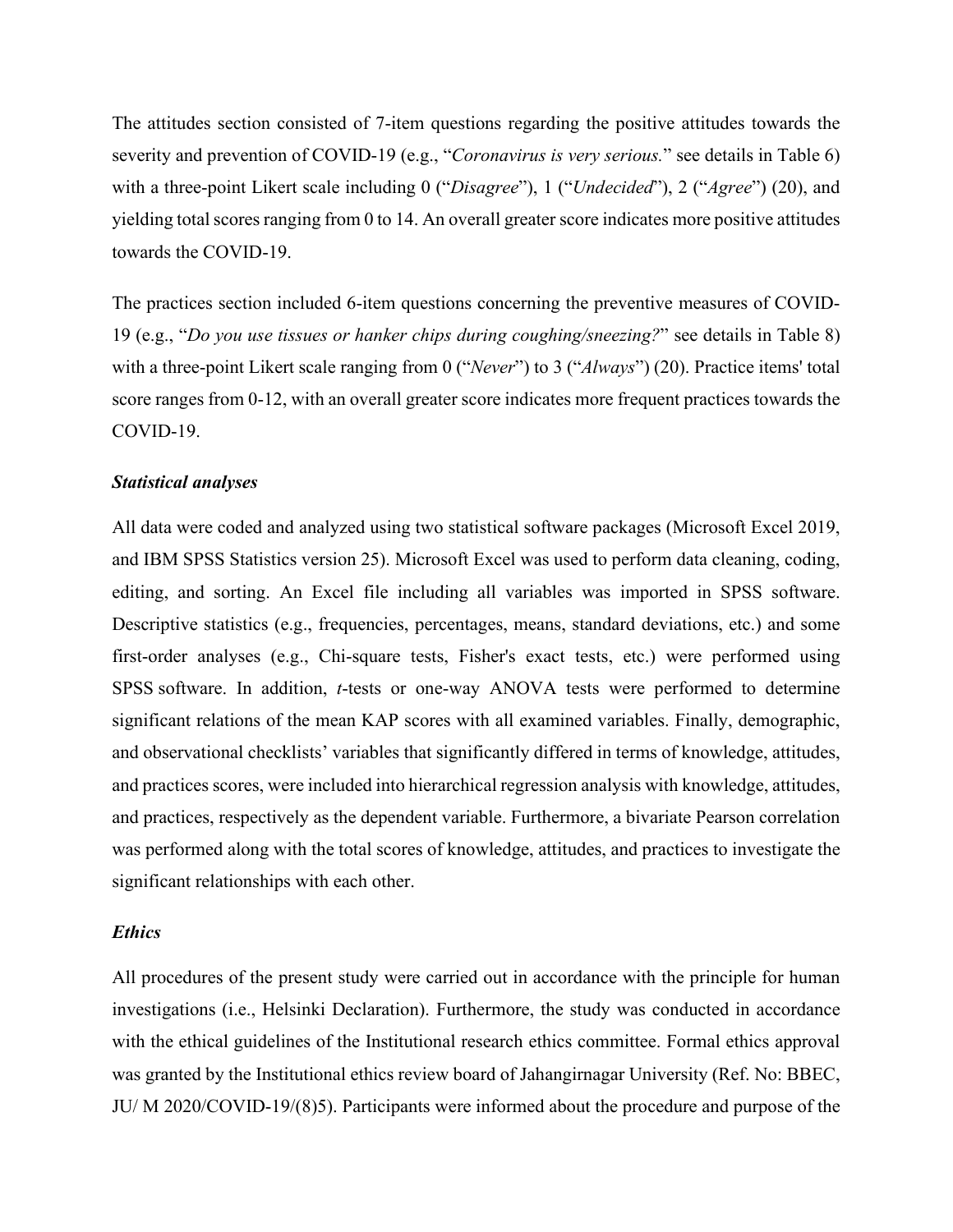study and the confidentiality of information provided. All participants consented willingly to be a part of the study during the interview periods. All data were collected anonymously and analyzed using the coding system.

# **Results**

#### *General characteristics of participants*

A total of 406 participants included in the final analysis. Of them, 53.2% were male with their mean age 44.9 years (SD=12.1) ranging from 18-85 years and most had primary level of education (1-5 grades) (74.1%) (Table 1). The majority of participants were rickshaw pullers (26.4%) and had their monthly family income 6,000-15,000 BDT (61.6%). Most were married (86.7%) and lived together with nuclear families (88.9%). A sizeable minority were observed without wearing face masks during the survey periods (18.2%). A vast portion of participants (97.5%) were observed in the survey periods without any hand protection (e.g., hand gloves, hand sanitizer, etc.).

## Insert table 1 here

# *Knowledge*

The mean scores of knowledge were 6.1 (SD=2.6) out of 17 with an overall correct rate of 35.9%. The participants' source of knowledge regarding the COVID-19 included as follows: mass media (95.6%), friends and neighbors (45.8%), family members (48.8%), internet (2.7%), and social media (1.5%) (see Figure 1). The distribution of each knowledge question along with gender differences was presented in Table 2.

# Insert Figure 1 here

# Insert table 2 here

The participants' knowledge score was significantly higher among i) males vs. females  $(6.6\pm 2.6$ vs.  $5.5\pm2.3$ ,  $p=0.002$ ), ii) participants with secondary level of education vs. no formal education  $(6.9\pm 2.8 \text{ vs. } 5.0\pm 3.5, p<0.001)$ , iii) unmarried vs. divorced participants  $(7.7\pm 2.8 \text{ vs. } 4.1\pm 2.8, p<0.001)$  $p<0.001$ ), and iv) participants those were observed with vs. without the hand protection during the survey periods (7.6±4.1 vs. 6.0±2.5, *p*<0.001) (see Table 3).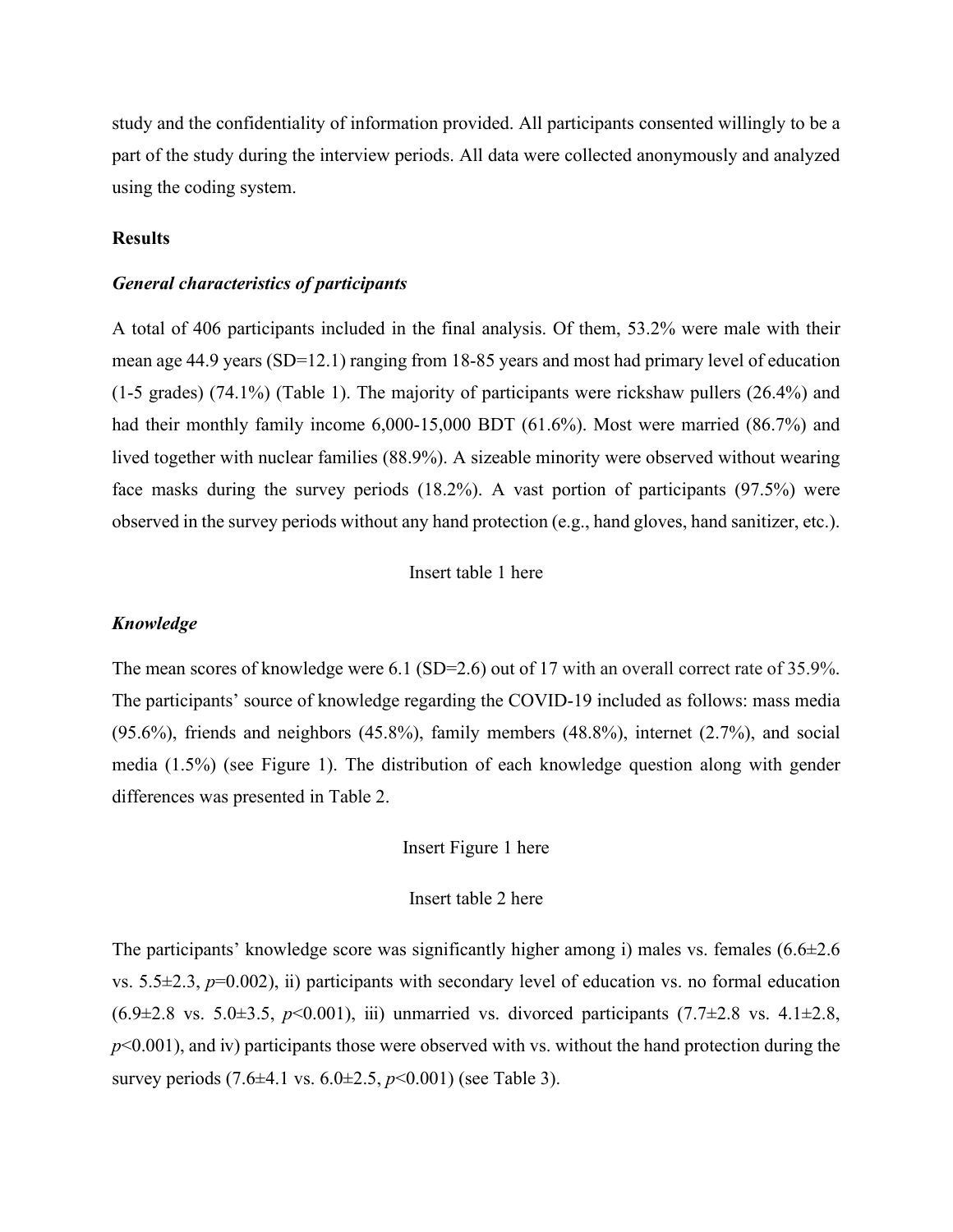#### Insert table 3 here

The results of hierarchical regression analysis for knowledge are presented in Table 4. Factors that were statistically significant in the group difference analyses (t-tests and ANOVA) were included in a hierarchical regression analysis. Socio-demographic factors (i.e., gender, education, and marital status) were included in Block 1 and Observation checklist (i.e., hand protection) comprised Block 2. The more favorable knowledge was positively associated with males ( $\beta$ =-0.16,  $p<0.01$ ), having secondary level of education (β=0.14,  $p<0.01$ ), and being unmarried (β=-0.19,  $p<0.001$ ). Consequently, hand protection was not significant in the hierarchical regression analysis. The regression model predicted 11.9% of the variance in knowledge  $(F_{(4,401)}=13.51)$ , *p*<0.001).

# Insert table 4 here

Furthermore, the knowledge score was positively along with significantly correlated with the score of both attitudes  $(r=0.52)$  and practice  $(r=0.47)$ .

## *Attitude*

The mean scores of attitudes were 12.3 (SD=1.7) out of 14 with an overall correct rate of 87.9 %. The distribution of each practices related question along with gender differences was presented in Table 5. The participants' attitudes score was significantly higher among i) males vs. females  $(12.7\pm1.5 \text{ vs. } 11.8\pm1.8, p<0.001)$ , ii) participants with lower vs. upper ages  $(12.6\pm1.5 \text{ vs. } 12.0\pm1.8, p<0.001)$ *p*=0.005), iii) day laborers vs. other occupation (12.8±1.5 vs. 11.4±1.8, *p*=0.013), iv) unmarried vs. divorced participants  $(12.7\pm1.3 \text{ vs. } 10.8\pm2.1, p<0.001)$ , and iv) participants those having monthly family income >15,000 BDT vs. <5,000 BDT (12.6±1.6 vs. 12.0±1.9, *p*=0.034) (see Table 3).

#### Insert table 5 here

Finally, factors that were statistically significant in the group difference analyses (t-tests and ANOVA) were included in a hierarchical regression analysis (see Table 6). Socio-demographic factors (i.e., gender, age, occupation, marital status, and family income) were included in Block 1. The more positive attitudes were positively associated with male ( $\beta$ =-0.20,  $p$ <0.01), lower age ( $\beta$ =-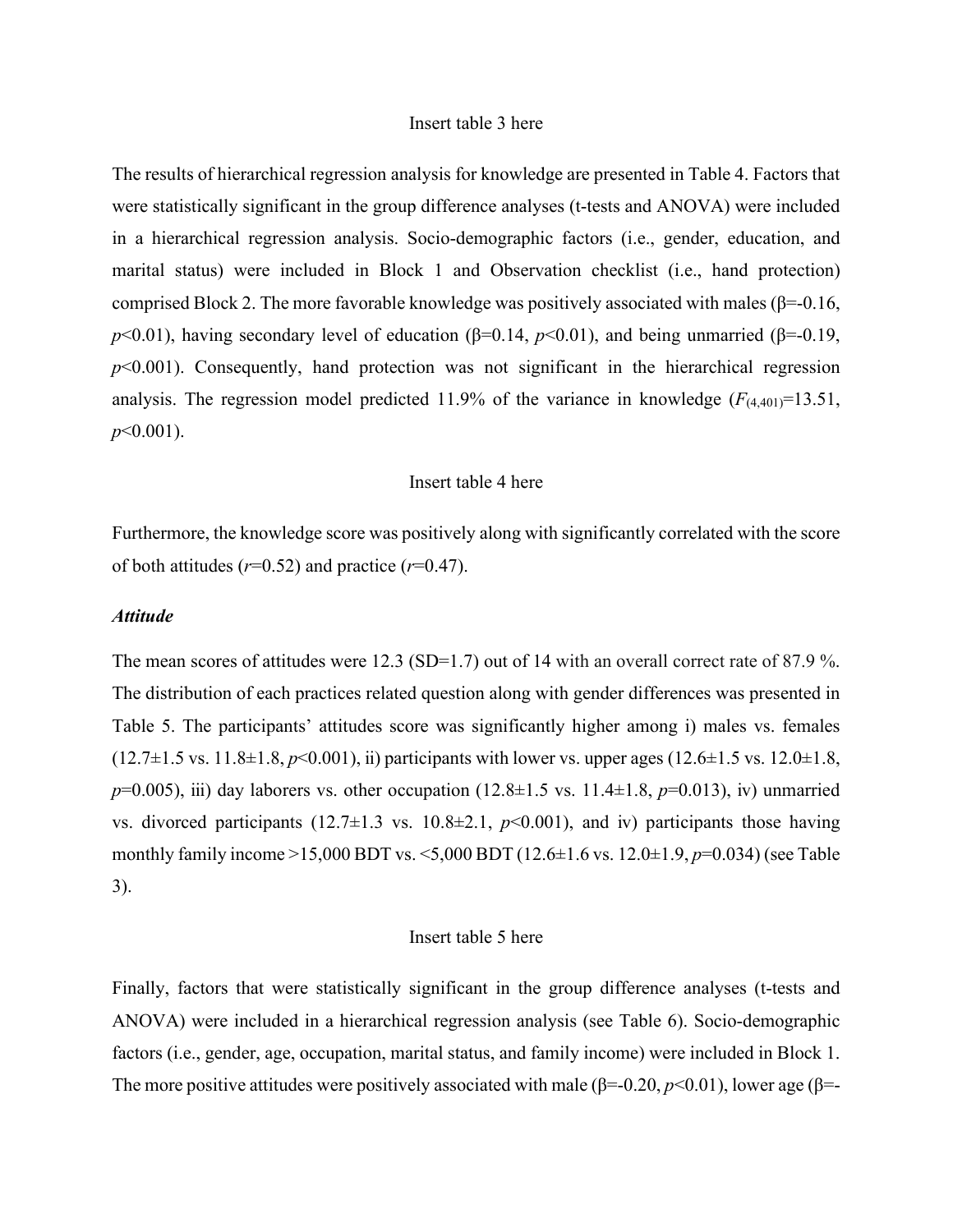0.14, *p*<0.01), being unmarried (β=-0.14, *p*<0.01), and having higher income (β=0.10, *p*<.05). Consequently, occupation was not significant in the hierarchical regression analysis. The regression model predicted 11.6% of the variance in attitudes  $(F_{(5,400)}=11.5, p<0.001)$ .

## Insert table 6 here

Furthermore, the attitudes score was positively along with significantly correlated with the score of both knowledge  $(r=0.52)$  and practice  $(r=0.57)$ .

#### *Practices*

The mean scores of practices were 9.8 (SD=1.6) out of 12 with an overall correct rate of 81.7%. The distribution of each practices related question along with gender differences was presented in Table 7. The participants' attitudes score was significantly higher among i) males vs. females  $(10.0\pm1.5 \text{ vs. } 9.5\pm1.6, p=0.001)$ , ii) participants with secondary level of education vs. no formal education  $(10.0\pm1.7 \text{ vs. } 9.0\pm2.3, p<0.001)$ , iii) day laborers vs. other occupation  $(10.5\pm1.5 \text{ vs. } 1.5 \text{ vs. } 1.5 \text{ vs. } 1.5 \text{ vs. } 1.5 \text{ vs. } 1.5 \text{ vs. } 1.5 \text{ vs. } 1.5 \text{ vs. } 1.5 \text{ vs. } 1.5 \text{ vs. } 1.5 \text{ vs. } 1.5 \text{ vs. } 1.5 \text{$ 9.3 $\pm$ 1.8, *p*=0.026), iv) unmarried vs. divorced participants (9.9 $\pm$ 1.7 vs. 8.5 $\pm$ 2.0, *p*<0.001), v) participants living with nuclear vs. joint families (9.8±1.5 vs. 9.3±1.9, *p*=0.042), ⅵ) participants those having monthly family income  $>15,000$  BDT vs.  $\leq 5,000$  BDT  $(10.1 \pm 1.4 \text{ vs. } 9.3 \pm 1.8,$  $p<0.001$ ), and v) participants those were observed with vs. without wearing face masks during the survey periods (9.8±1.4 vs. 9.5±2.1, *p*<0.001) (see Table 3).

### Insert table 7 here

Finally, factors that were statistically significant in the group difference analyses (t-tests and ANOVA) were included in a hierarchical regression analysis (see Table 8). Socio-demographic factors (i.e., gender, education, occupation, marital status, family type, family income) were included in Block 1 Observation checklist (i.e., using mask) comprised Block 2. The more frequent practices were positively associated with a comparatively higher level of education (secondary level) (β=-0.09, *p*<0.05), being unmarried (β=-0.16, *p*<0.01), and having higher income (β=0.16, *p*<0.01). Consequently, gender, occupation, family type, and using masks were not significant in the hierarchical regression analysis. The regression model predicted 8.7% of the variance in attitudes  $(F_{(7,398)}=6.5, p<0.001)$ .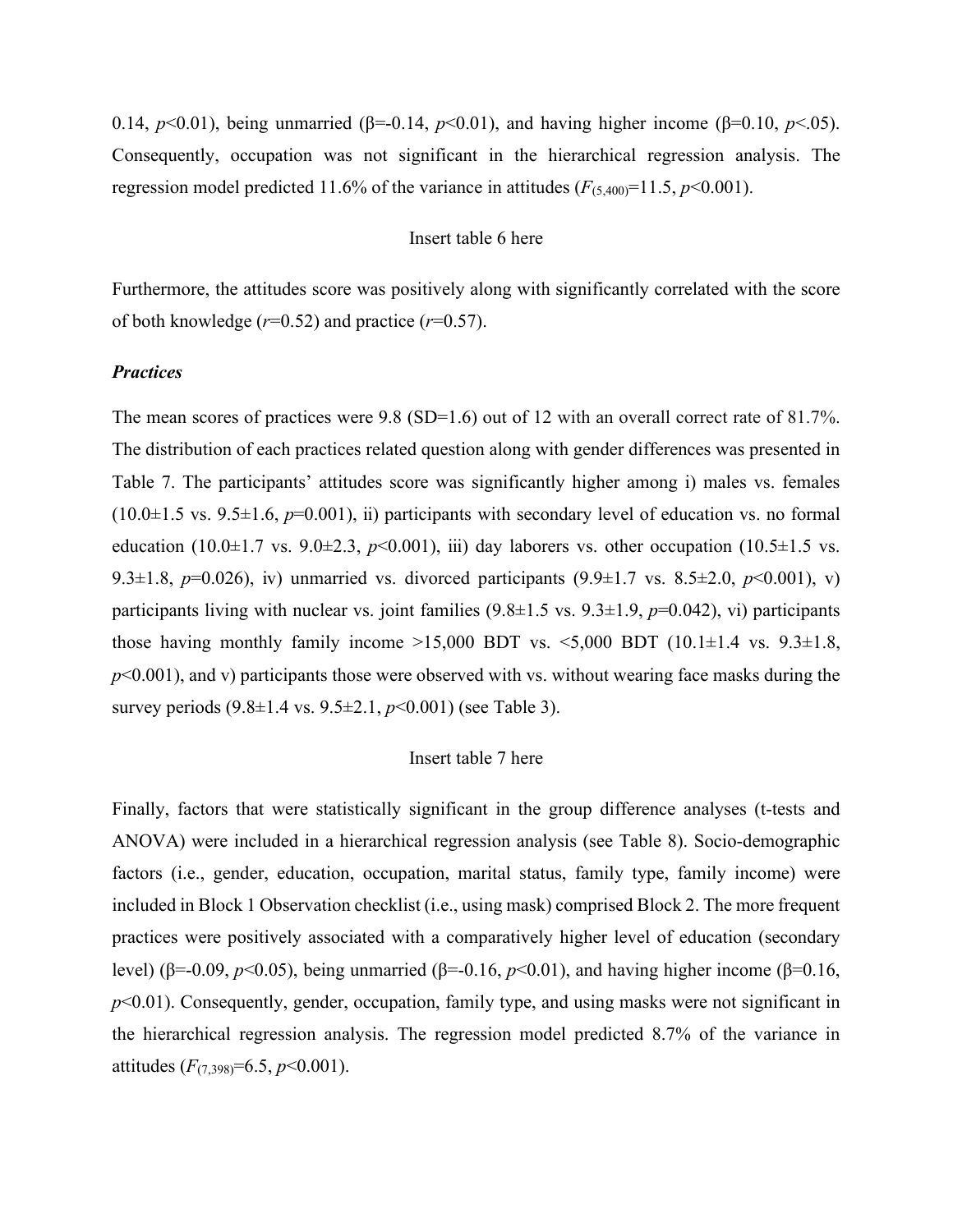## Insert table 8 here

Furthermore, the practice score was positively along with significantly correlated with the score of both knowledge  $(r=0.47)$  and attitudes  $(r=0.57)$ .

#### **Discussion**

COVID-19 infections have continued to propagate exponentially with the wider community-level transmission in Bangladesh and are already ranked among the 20 countries with the highest transmission of COVID-19 (22). In such a catastrophic scenario, people with low incomes and the poorest, especially slum residents in Bangladesh, find themselves in the most vulnerable condition (23). Therefore, the present study aimed at investigating the level of knowledge, attitude, and practices (KAP) towards COVID-19 among slum dwellers at Dhaka city in Bangladesh. To the best of our knowledge, this is the first study in Bangladesh examining the KAP towards COVID-19 among slum dwellers. The study found that only 35.9% of slum dwellers were knowledgeable about COVID-19 mean scores of knowledge were 6.1 (SD=2.6), which implies that a majority of the Bangladeshi slum dwellers had inadequate knowledge about COVID-19 and this finding is not surprising due to the fact that slum dwellers are the marginalized people of the society with little education and low economic status (24,25).

Findings from this study showed that mass media (e.g., Television, Radio, etc.) was the main source of knowledge regarding the COVID-19. This is contrasting with recent KAP studies among Bangladeshi general people and found social media (e.g., Facebook) as the widely used source of knowledge regarding COVID-19 (15,19). This finding can be justified by the fact that the majority of the slum dwellers don't have internet access as a result very few slum dwellers relying on social media such as Facebook to gather information regarding COVID-19. Therefore, it is suggested that a health education program incorporating mass media with a variety of advertisements can be influential in the dissemination of information on COVID-19.

A substantial number of sociodemographic and preventive factors significantly affect participant's knowledge scores such as genders, education levels, marital status, and maintenance of hand protection. A previous KAP study in Bangladesh also reported that knowledge of COVID-19 significantly diverged across age, gender, education levels, residences, income groups, and marital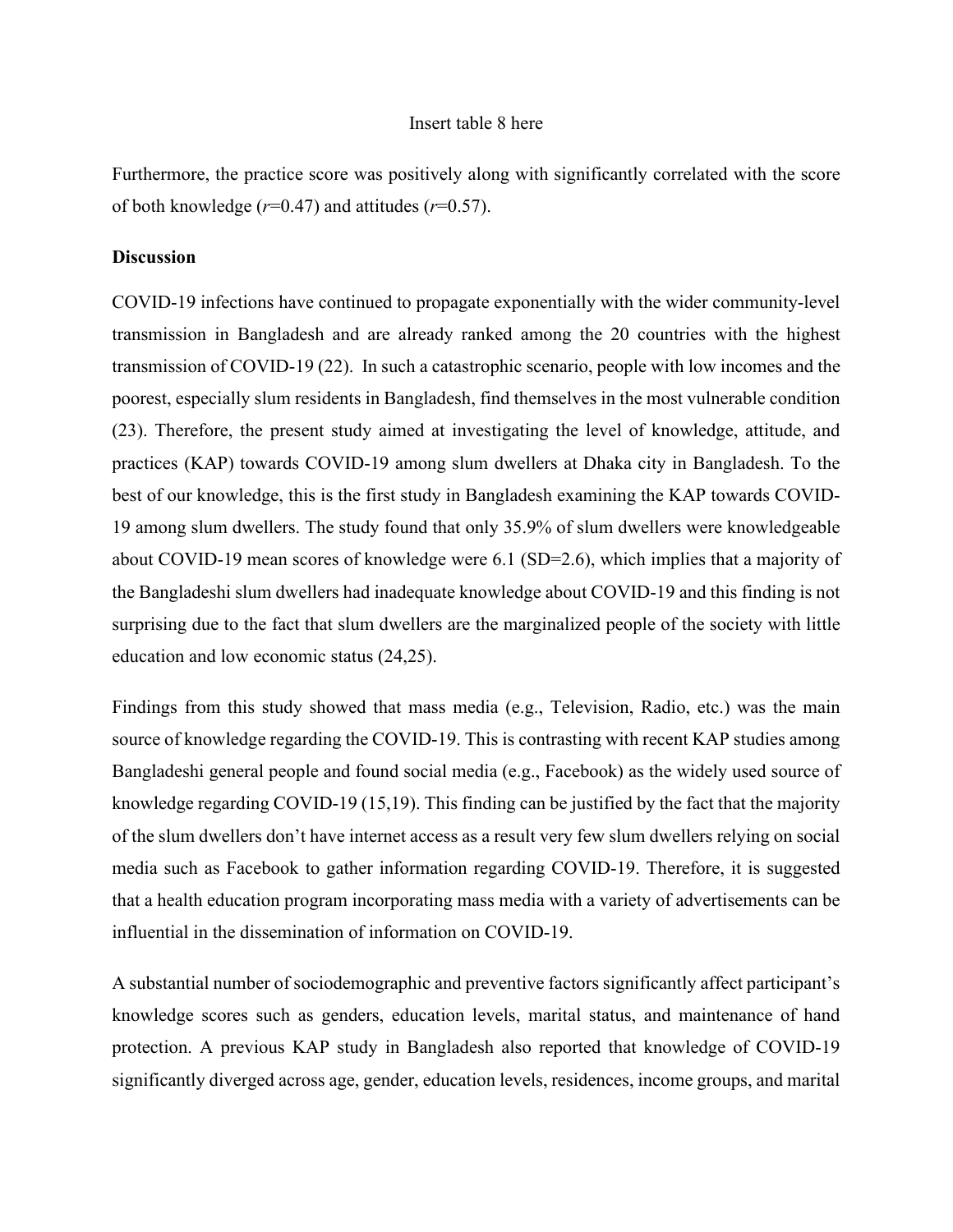status (16). Hierarchical regression analysis found participant's favorable knowledge was positively associated with males, having a secondary level of education, and being unmarried. Male participants were more likely to have better knowledge about COVID-19. This finding is consistent with a previous KAP study among Bangladeshi internet users (26) but in contrast with studies conducted among Chinese and Saudi Arabian general people which reported females were more knowledgeable about COVID-19 (13,27). Moreover, higher education level was found to significantly associate with having accurate knowledge. Similar findings were also found in previous studies regarding COVID-19 in Bangladesh (15) and Iran (28). It is obvious due to the fact that educated persons are generally more aware of the potentiality of COVID-19 as a result they more knowledge. Interestingly, the present study found that participants who were unmarried having accurate knowledge compared to other groups which are consistent with previous KAP study among Bangladeshi people (16). A study conducted among Thai people found marital status, education, occupation, income level were significantly associated with accurate knowledge of COVID-19 (29), whereas a study among Chinese people found that female sex, age-group, marital status, education, and employment were significantly associated with knowledge (13).

The present study found that a large majority (87.9%) of participants showed a positive attitude toward COVID-19 with a mean attitude score of 12.3 (SD=1.7). Surprisingly, participants showed a positive attitude in terms of wearing a facemask, social distancing, and personal safety. A previous KAP study also found Bangladeshi people also showed a positive attitude towards wearing a facemask, frequent hand washing, and reporting to health authorities suspected cases of COVID-19 (20). But only 63.1% of slum dwellers knew COVID-19 is preventable which was contrasting to recent KAP study among Bangladeshi general people (90%) (20). Furthermore, Bangladeshi young adults perceived that COVID-19 will be successfully controlled, and confident about the government initiative to combat COVID-19 (19). A high level of positive attitude regarding COVID-19 is also found in studies conducted among people in Malaysia, China, and Saudi-Arabia (13,14,27). Positive attitudes towards COVID-19 can be interpreted by the Bangladesh government's unprecedented precautionary steps including the lockdown, and suspension of all flights and the closing of all offices and educational institutions to safeguard citizens from COVID-19 (30). In the hierarchical regression analysis, sociodemographic variables associated with more positive attitudes regarding COVID-19 were being male, lower age, being unmarried, and having a higher income, overall recapitulating previous findings from China (13).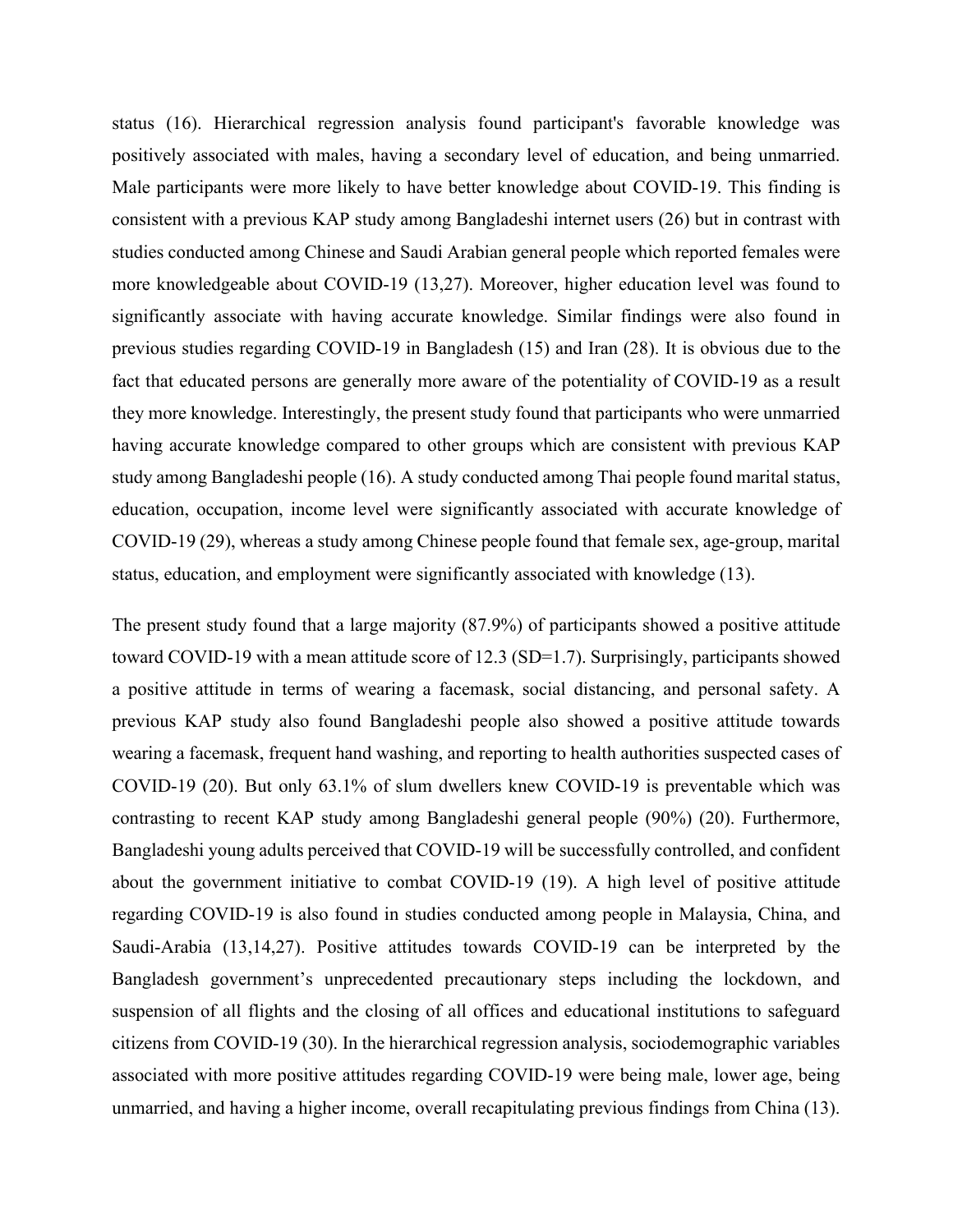In contrast, a similar study in Pakistan found participants' attitudes were not affected by age, gender, experience, and job/occupation (31). Participants' positive attitude was significantly correlated with the level of COVID-19 knowledge, similarly prior studies among citizens of Malaysia and Vietnam (14,32).

Although knowledge regarding COVID-19 was limited, the present study exhibits still a notable proportion (81.7%) of the slum dwellers in Bangladesh had good preventive practices to COVID-19 with a mean score of practices were 9.8 (SD=1.6). A large share of the participants (> 90%) reported using tissues or hanker chips during coughing/sneezing, wearing a face mask when outing, and avoid touching the face and eyes which is consistent with previous KAP study among Bangladeshi people (20). Less than 80% of participants stated that they always wash their hands using water and soaps which indicates a much indifference in practicing hand hygiene among the slum dwellers. This finding was remarkably similar to previous studies (27,33) except for a study in Thailand that found 54.8% did not regularly use soap during the washing of hands (29). More than 90% of participants reported to wearing masks when going outside the home which is similar to previous KAP studies regarding COVID-19 (26,28) but contradictory to a study conducted among Malaysian people which found 51.2% of participants reported wearing a face mask when going out in public (14). Results from hierarchical regression analysis found that more frequent practices were significantly associated with a higher level of education, being unmarried, having higher income, and Knowledge about COVID-19. Participants with a higher education showed more favorable preventive practices towards COVID-19. Similar findings were also found in previous studies (20,33). A recent KAP study in Bangladesh found participants' age and sex are the factors associated with good practices towards COVID-19 (26). The study conducted among Malaysian citizens showed age, occupation, and income level, and knowledge regarding COVID-19 was correlated with good practices (14) whereas, sex, occupation, marital status, residence place, and COVID-19 knowledge was identified in a study in Chinese citizens (13). Therefore, tailoring the information provided by health officials and other media outlets on the disease needs to address the multifactorial nature of the drivers leading to reduced knowledge.

# *Limitations*

This study has several limitations which warrant consideration. This study followed a crosssectional study design that cannot establish causal inferences. Therefore, a longitudinal study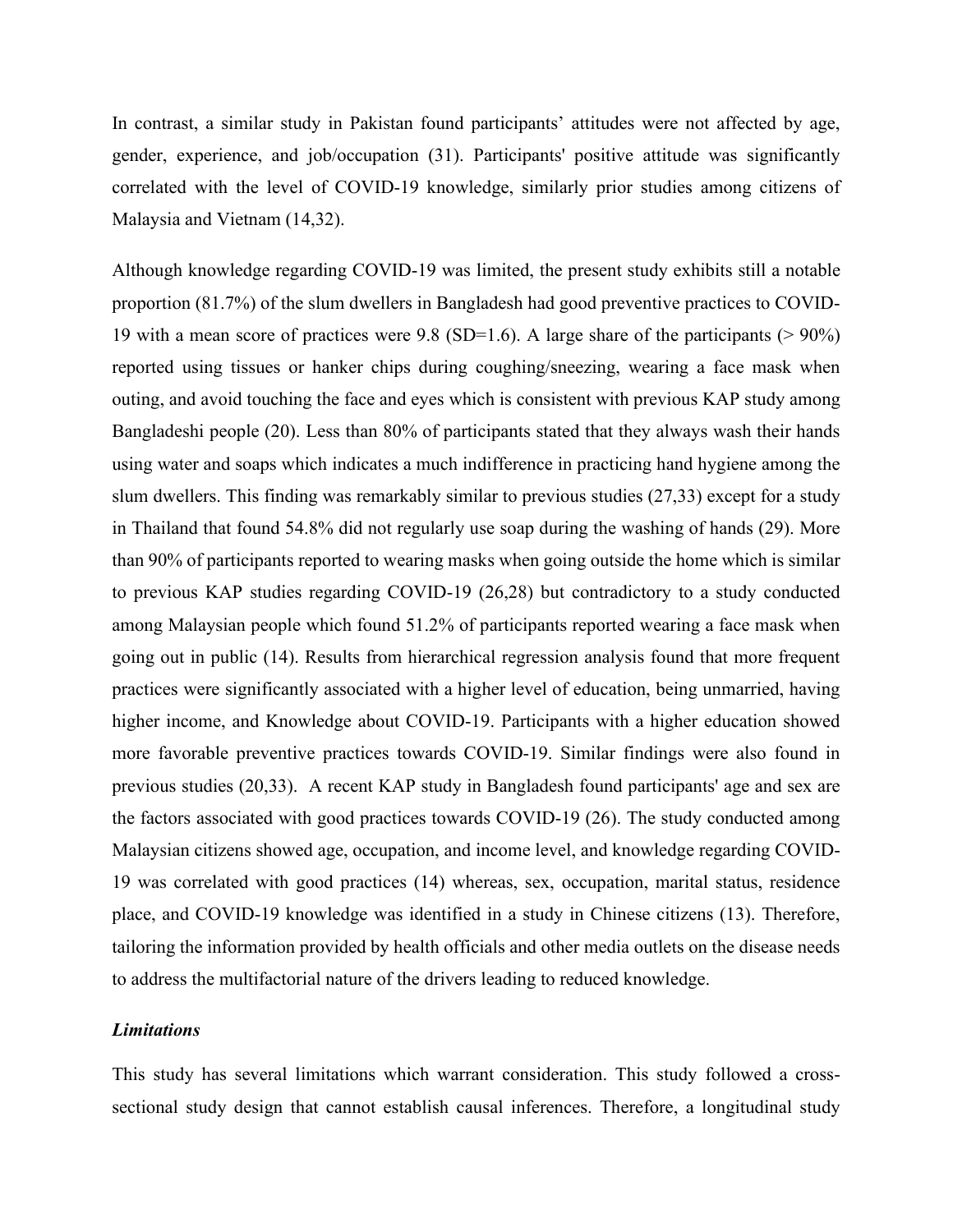would overcome this limitation in understanding potential causal relationships. Moreover, the modestly sized sample is only representative of the selected slums in Dhaka City and might not be representative of other areas or other countries. Therefore, studies utilizing bigger samples from more representative populations are needed.

# **Conclusions**

In essence, findings from this study revealed that the majority of the slum dwellers in Bangladesh have limited knowledge of the COVID-19. Interestingly, they exhibit positive attitudes and favorable practices towards COVID-19. But these are not satisfactory they are still in a lifethreatening condition due to their cramped housing condition where preventive practices such as personal hygiene and maintaining physical distancing are unrealistically impossible. Furthermore, lack of knowledge regarding COVID-19 is another matter of concern. Therefore, immediate implementation of and culturally sensitive health education together with better housing and providing adequate facilities favorable for precautions against COVID-19 is desperately needed to help people encourage an even more positive mindset and maintain appropriate preventive practices and combat against this pandemic.

#### *Acknowledgments*

The authors would like to thank all of the participants who consented willingly and enrolled in the study voluntarily.

## *Authors' contribution*

**Md. Saiful Islam:** Conceptualization, Methodology, Investigation, Data curation, Formal analysis, Writing - original draft, Editing, Validation., **Md. Galib Ishraq Emran:**  Conceptualization, Investigation, Writing - original draft, Validation., **Md. Estiar Rahman:**  Writing - original draft, Editing, Validation., **Rajon Banik:** Writing - original draft, Editing, Validation., **Md. Tajuddin Sikder:** Editing, Validation., **Lee Smith:** Editing, Validation., **Sahadat Hossain:** Supervision, Conceptualization, Investigation, Editing, Validation.

#### *Conflict of interest*

The authors declare that they have no potential of interest in the publication of this research output.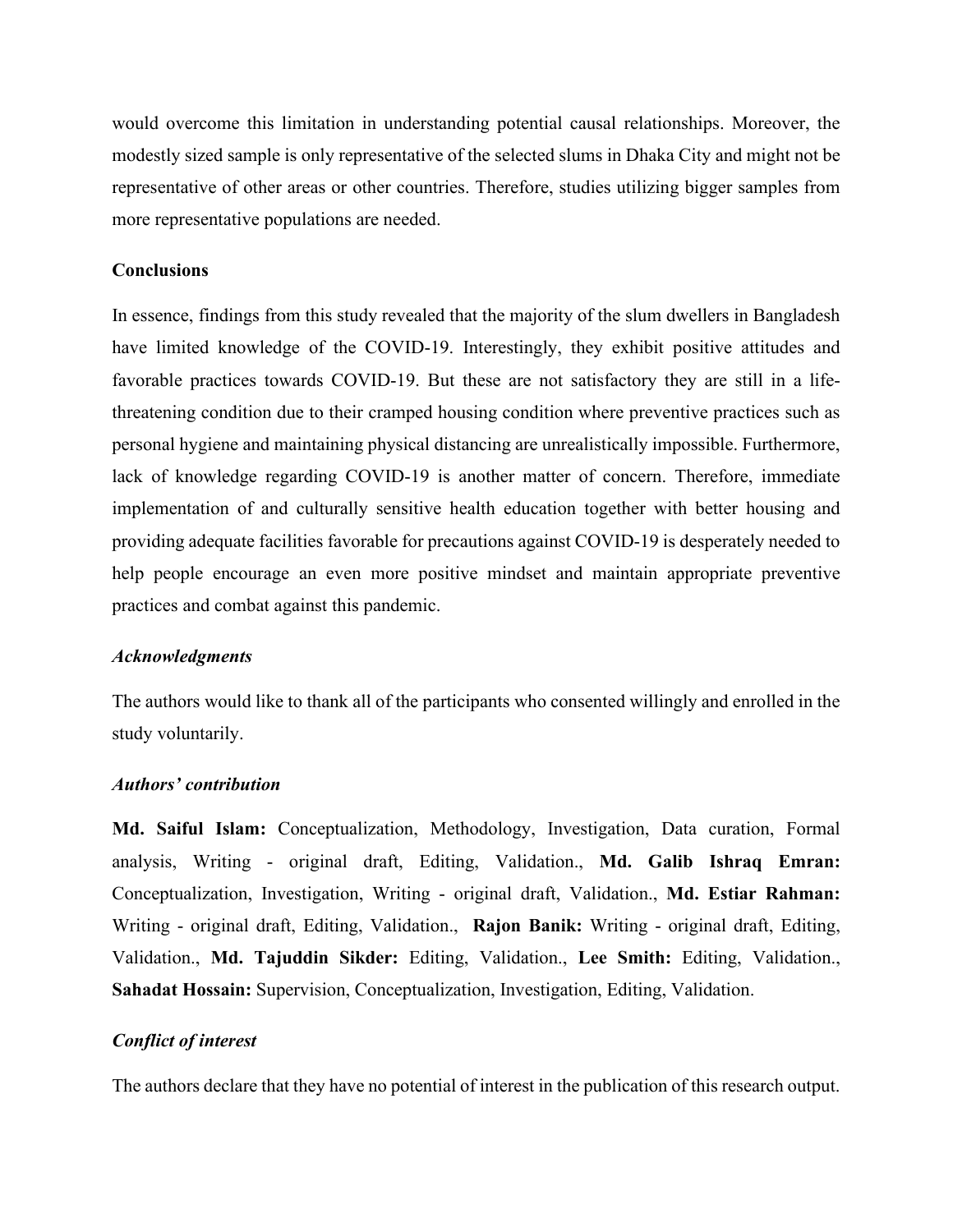# *Funding*

Self-funded.

# *Ethical approval*

All procedures of the present study were carried out in accordance with the principle for human investigations (i.e., Helsinki Declaration). Formal ethics approval was granted by the ethical review board of the Faculty of Biological Sciences, Jahangirnagar University, Savar, Dhaka-1342, Bangladesh (Ref. No: BBEC, JU/ M 2020/COVID-19/(8)5).

# *Informed consent*

Each participant consented willingly during the interview period.

# *Data availability statement*

All data are fully available without any restriction upon reasonable request.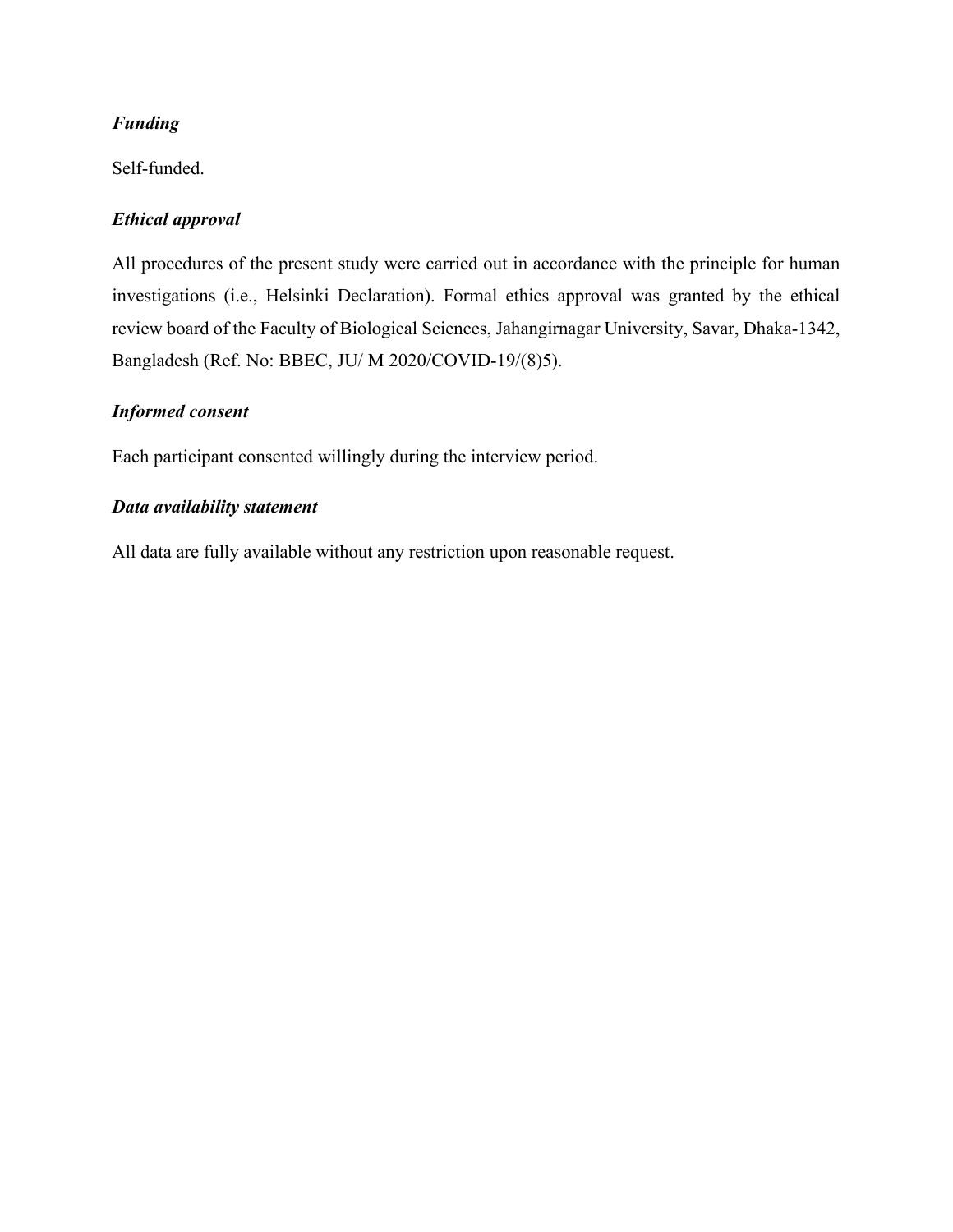# **References**

- 1. Pal M, Berhanu G, Desalegn C, Kandi V. Severe Acute Respiratory Syndrome Coronavirus-2 (SARS-CoV-2): An Update. Cureus. 2020;2(3).
- 2. Cucinotta D, Vanelli M. WHO declares COVID-19 a pandemic. Acta bio-medica Atenei Parm. 2020;91(1):157-60.
- 3. World Health Organization. Coronavirus disease (COVID-19) pandemic. 2020 [cited 2020 Sep 20]. Available from: https://www.who.int/emergencies/diseases/novel-coronavirus-2019
- 4. The Daily Star. Coronavirus outbreak: Govt orders closure of public, private offices from March 26 to April 4. 2020 [cited 2020 Sep 20]. Available from: https://www.thedailystar.net/coronavirus-deadly-new-threat/news/govt-offices-closedmarch-26-april-4-cabinet-secretary-1884730
- 5. Islam MS, Ferdous MZ, Potenza MN. Panic and generalized anxiety during the COVID-19 pandemic among Bangladeshi people: An online pilot survey early in the outbreak. J Affect Disord. 2020;276:30–7.
- 6. Islam MS, Potenza MN, Van Os J. Posttraumatic stress disorder during the COVID-19 pandemic: Upcoming challenges in Bangladesh and preventive strategies. Int J Soc Psychiatry. 2020;
- 7. Institute of Epidemiology Disease Control and Research. Covid-19 status for Bangladesh. 2020 [cited 2020 Sep 20]. Available from: https://www.iedcr.gov.bd/
- 8. Centers for Disease Prevention and Control. Information for clinicians on investigational therapeutics for patients with COVID-19. 2020 [cited 2020 Sep 20]. Available from: https://www.cdc.gov/coronavirus/2019-ncov/hcp/therapeutic-options.html
- 9. Anwar S, Nasrullah M, Hosen MJ. COVID-19 and Bangladesh: Challenges and how to address them. Front Public Heal. 2020;8:154.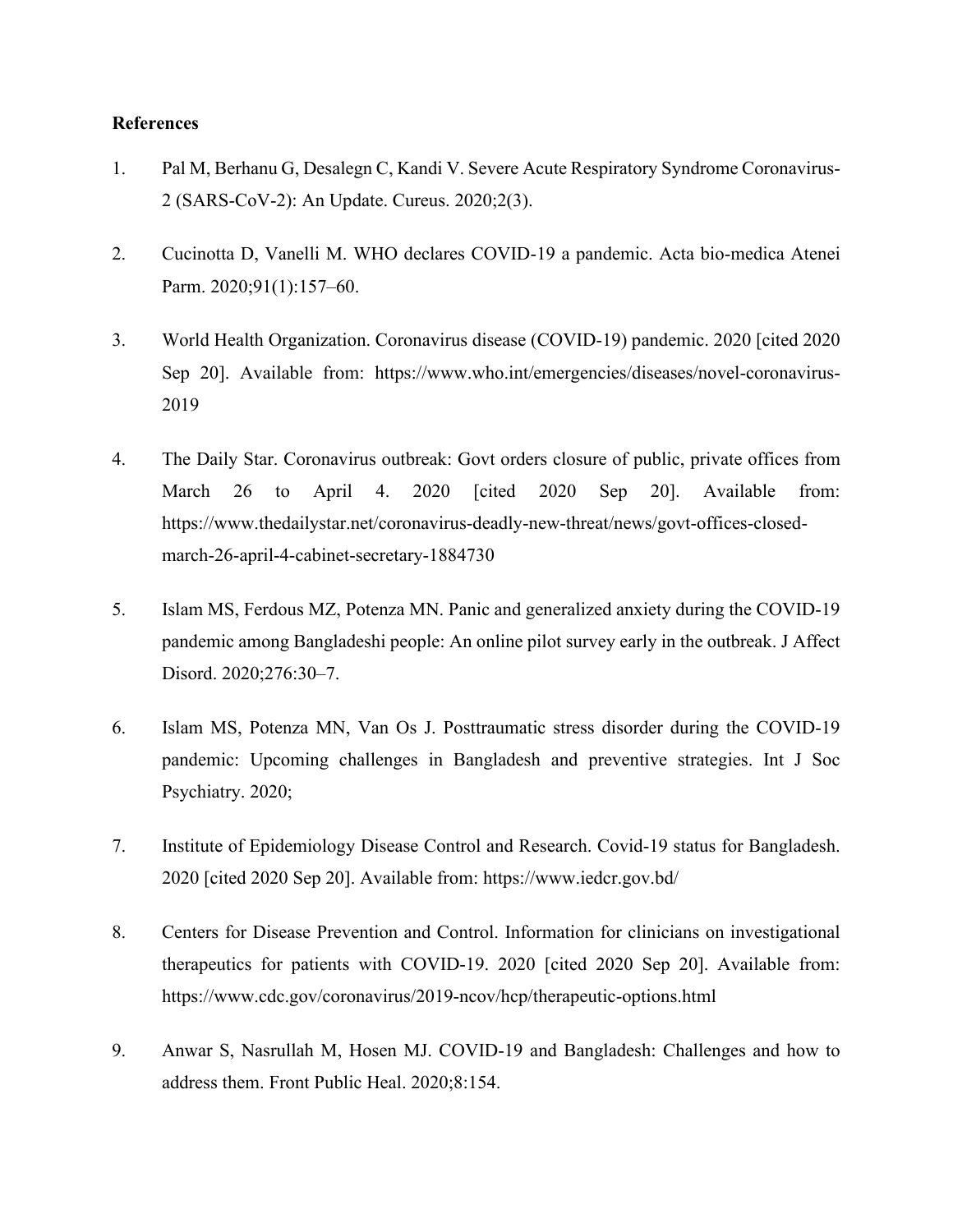- 10. The Daily Star. Coronavirus outbreak: Shutdown won't be extended after May 30. 2020 [cited 2020 Sep 20]. Available from: https://www.thedailystar.net/coronavirus-outbreakshutdown-wont-be-extended-after-may-30-1905826
- 11. Islam MS, Sujan MSH, Tasnim R, Sikder MT, Potenza MN, Van Os J. Psychological responses during the COVID-19 outbreak among university students in Bangladesh. PsyArXiv. 2020;
- 12. Dhaka Tribune. Restriction on public movement extended till August 31. 2020 [cited 2020 Sep 20]. 201. Available from: https://www.dhakatribune.com/health/coronavirus/2020/08/03/restriction-on-publicmovement-extended-till-august-31
- 13. Zhong B-L, Luo W, Li H-M, Zhang Q-Q, Liu X-G, Li W-T, et al. Knowledge, attitudes, and practices towards COVID-19 among Chinese residents during the rapid rise period of the COVID-19 outbreak: a quick online cross-sectional survey. Int J Biol Sci [Internet]. 2020 Mar 15;16(10):1745–52. Available from: https://pubmed.ncbi.nlm.nih.gov/32226294
- 14. Azlan AA, Hamzah MR, Sern TJ, Ayub SH, Mohamad E. Public knowledge, attitudes and practices towards COVID-19: A cross-sectional study in Malaysia. PLoS One. 2020;15(5):e0233668.
- 15. Farhana DKM. Knowledge and Perception Towards Novel Coronavirus (COVID-19) in Bangladesh. Int Res J Bus Soc Sci. 2020;5(2):76–87.
- 16. Haque T, Hossain KM, Bhuiyan MMR, Ananna SA, Chowdhury SH, Ahmed A, et al. Knowledge, attitude and practices (KAP) towards COVID-19 and assessment of risks of infection by SARS-CoV-2 among the Bangladeshi population: An online cross sectional survey. Res Sq. 2020;
- 17. The Daily Star. Over 6 lakh slum dwellers in Dhaka: Minister. 2019 [cited 2020 Sep 20]. Available from: https://www.thedailystar.net/city/6-lakh-slum-dwellers-in-dhaka-1757827
- 18. Bangladesh Bureau of Statistics (BBS), UNICEF Bangladesh. Bangladesh Multiple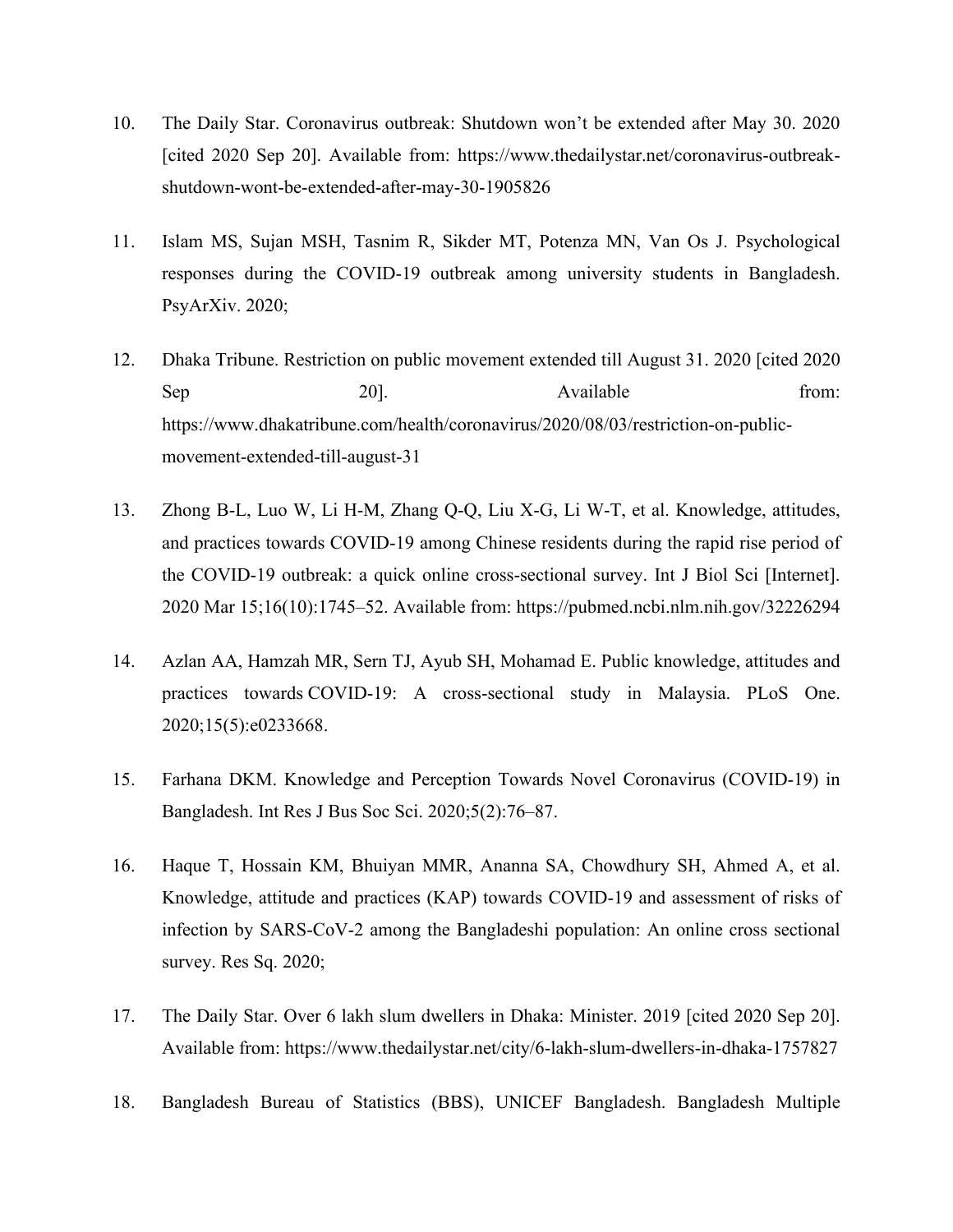Indicator Cluster Survey 2012-2013, ProgotirPathey: Final Report. Dhaka; 2014.

- 19. Banik R, Rahman M, Sikder DM, Rahman Q, Pranta M. Investigating knowledge, attitudes, and practices related to COVID-19 outbreak among Bangladeshi young adults: A webbased cross-sectional analysis. Res Sq. 2020 Jun 26;
- 20. Ferdous MZ, Islam MS, Sikder MT, Mosaddek ASM, Zegarra-Valdivia JA, Gozal D. Knowledge, attitude, and practice regarding COVID-19 outbreak in Bangladeshi people: An online-based cross-sectional study. medRxiv. 2020 Jun 1;
- 21. World Health Organization (WHO). Coronavirus disease (COVID-19) advice for the public: Myth busters. 2020 [cited 2020 Sep 20]. Available from: https://www.who.int/emergencies/diseases/novel-coronavirus-2019/advice-forpublic/myth-busters
- 22. World Health Organization. WHO Coronavirus Disease (COVID-19) Dashboard. 2020 [cited 2020 Sep 20]. Available from: https://covid19.who.int/
- 23. Banik R, Rahman M, Sikder T, Gozal D. SARS-CoV-2 pandemic: An Emerging Public Health Concern for the Poorest in Bangladesh. Public Heal Pract. 2020;100024.
- 24. Rokanuzzaman M, Ali M, Hossain M, Miah M. Study on Livelihood Status of Slum Dwellers in the North Dhaka City Corporation. J Environ Sci Nat Resour. 2015;6(2):89–95.
- 25. Alamgir M, Jabbar M, Islam M. Assessing the livelihood of slum dwellers in Dhaka city. J Bangladesh Agric Univ. 1970;7(2):373–80.
- 26. Rahman A, Sathi NJ. Knowledge Attitude and Preventive Practices Toward Covid-19 Among Bangladeshi Internet Users. Electron J Gen Med. 2020;17(5):em245.
- 27. Al-Hanawi MK, Angawi K, Alshareef N, Qattan AMN, Helmy HZ, Abudawood Y, et al. Knowledge, Attitude and Practice Toward COVID-19 Among the Public in the Kingdom of Saudi Arabia : A Cross-Sectional Study. Front Public Heal. 2020;8(May):1–10.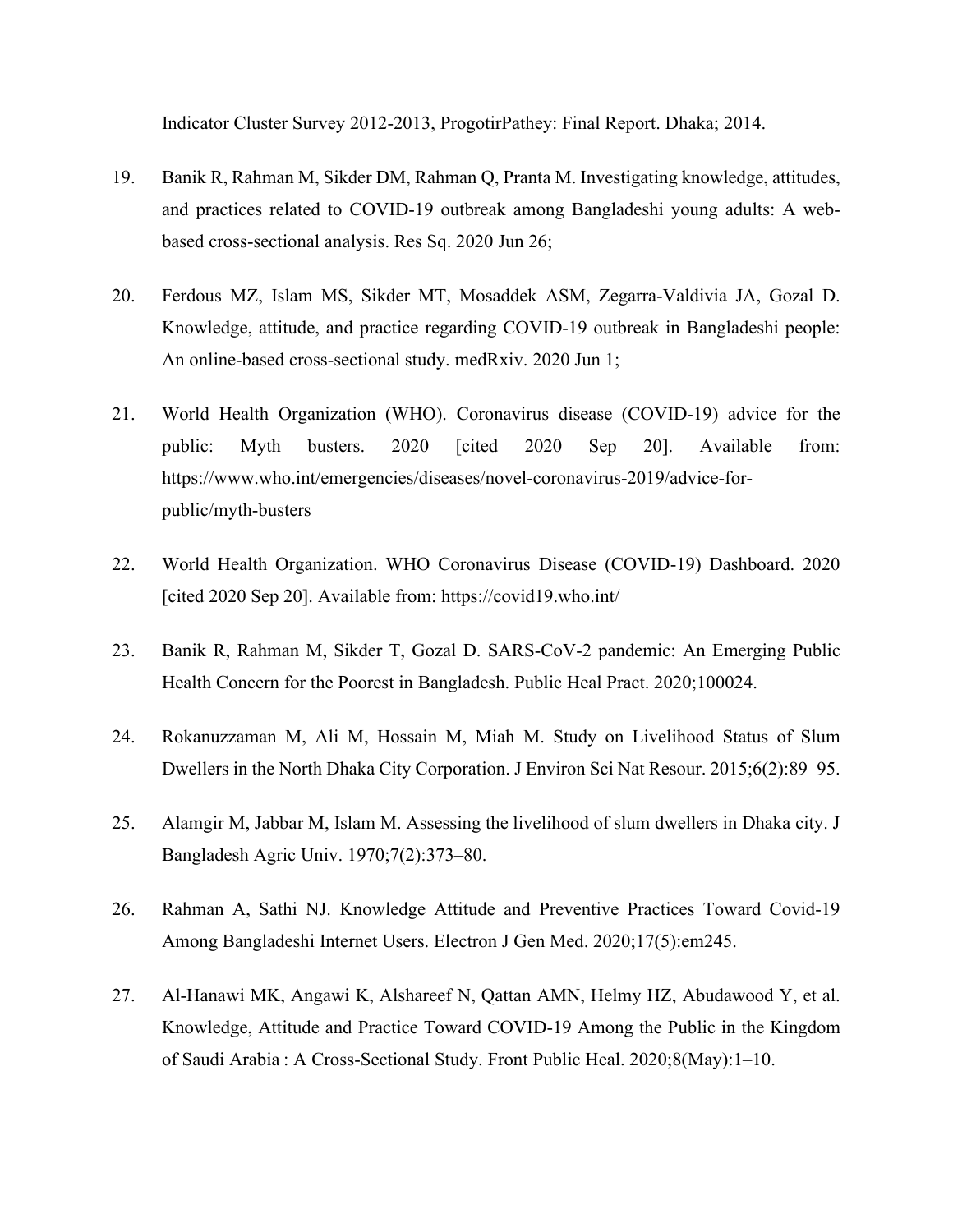- 28. Erfani A, Shahriarirad R, Ranjbar K, Mirahmadizadeh, A Moghadami M. Knowledge, Attitude and Practice toward the Novel Coronavirus (COVID-19) Outbreak: A Population-Based Survey in Iran. Bull World Heal Organ. 2020;
- 29. Srichan P, Apidechkul T, Rai C, Srichan P, Srichan P, Apidechkul T, et al. Knowledge, attitude and preparedness to respond to the 2019 novel coronavirus ( COVID-19 ) among the bordered population of northern Thailand in the early period of the outbreak : a crosssectional study. The Lancet [Preprint]. 2020;
- 30. World Health Organization. COVID-19 situation report no. #9. 2020 [cited 2020 Sep 20]. Available from: https://www.who.int/docs/default-source/searo/bangladesh/covid-19-whobangladesh-situation-reports/who-ban-covid-19-sitrep-9.pdf?sfvrsn=6f8e4ef3\_6
- 31. Saqlain M, Munir MM, Ur Rehman S, Gulzar A, Naz S, Ahmed Z, et al. Knowledge, attitude, practice and perceived barriers among healthcare professionals regarding COVID-19: A Cross-sectional survey from Pakistan. medRxiv. 2020 Jan 1.
- 32. Giao H,  $\Box$  N, Thi N, Thi Ngoc Han N, Khanh T, Ngan V, et al. Knowledge and attitude toward COVID-19 among healthcare workers at District 2 Hospital, Ho Chi Minh City. Asian Pac J Trop Med. 2020 Apr 3;
- 33. Olum R, Chekwech G, Wekha G, Nassozi DR, Bongomin F. Coronavirus Disease-2019: Knowledge, Attitude, and Practices of Health Care Workers at Makerere University Teaching Hospitals, Uganda. Front Public Heal. 2020;8(April):1–9.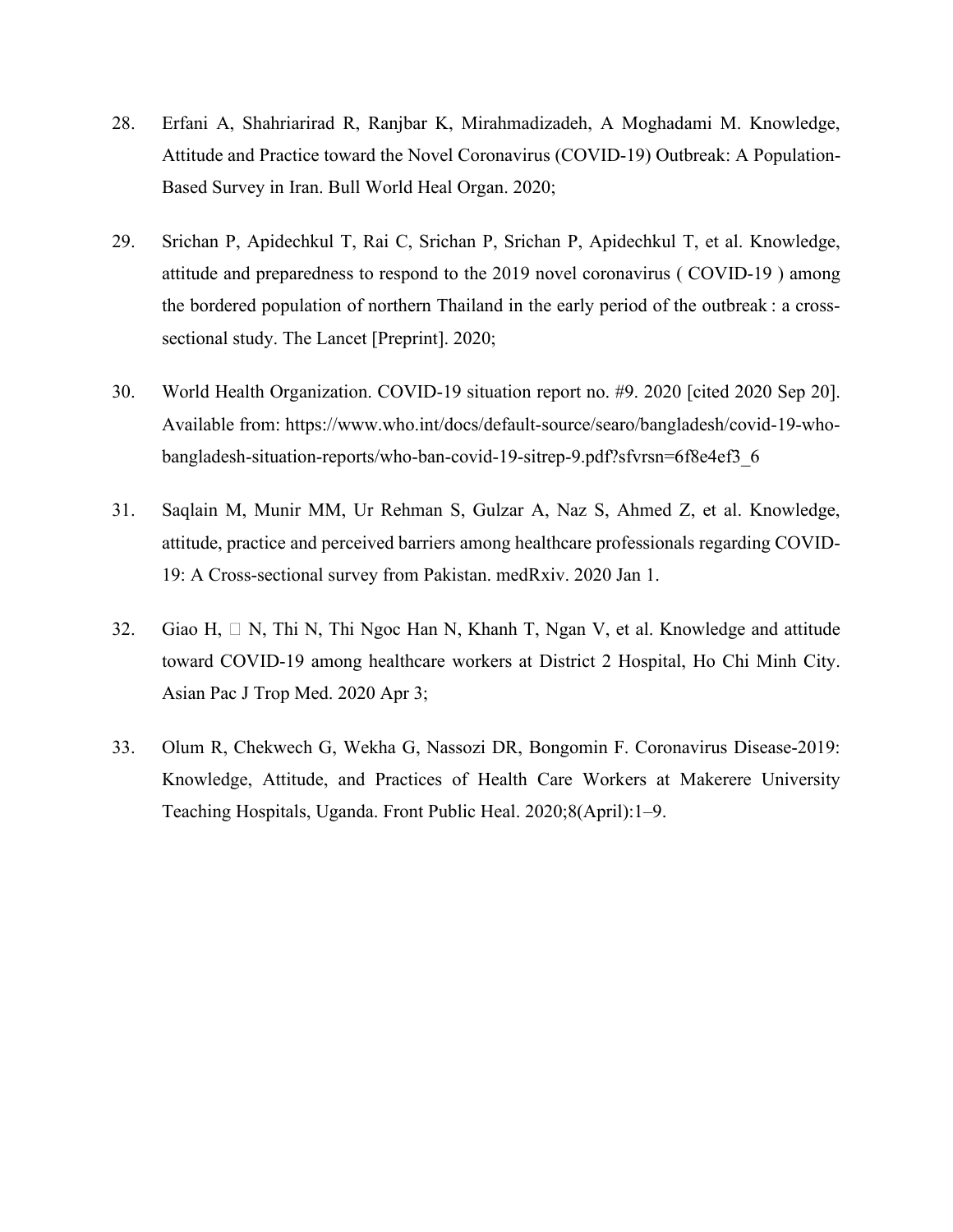

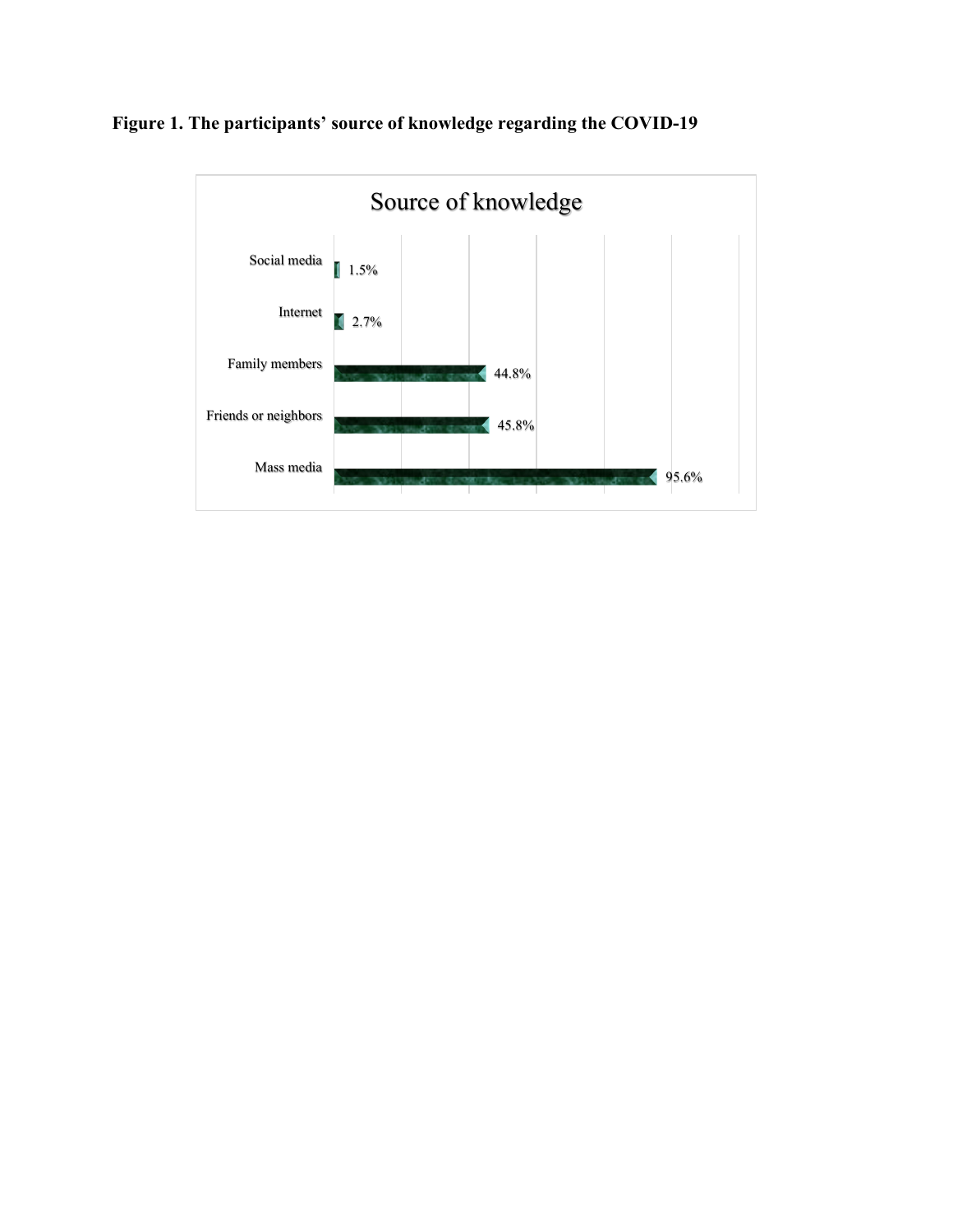| Characteristics               | n   | (%)              |
|-------------------------------|-----|------------------|
| Gender                        |     |                  |
| Male                          | 216 | (53.2)           |
| Female                        | 190 | (46.8)           |
| Age                           |     |                  |
| $18-40$ years                 | 182 | (44.8)           |
| >40 years                     | 224 | (55.2)           |
| <b>Education</b>              |     |                  |
| No formal education           | 53  | (13.1)           |
| Primary level (1-5 grades)    | 301 | (74.1)           |
| Secondary level (6-10 grades) | 52  | (12.8)           |
| Occupation                    |     |                  |
| Housewife                     | 53  | (13.1)           |
| Workers                       | 92  | (22.7)           |
| Day laborer                   | 27  | (6.7)            |
| Small shop keeping            | 104 | (25.6)           |
| Rickshaw Puller               | 107 | (26.4)           |
| Others                        | 23  | (5.7)            |
| <b>Marital status</b>         |     |                  |
| Unmarried                     | 20  | (4.9)            |
| Married                       | 352 | (86.7)           |
| Divorced                      | 34  | (8.4)            |
| <b>Family type</b>            |     |                  |
| Nuclear                       | 361 | (88.9)           |
| Joint                         | 45  | (11.1)           |
| <b>Monthly family income</b>  |     |                  |
| $<$ 5,000 BDT                 | 107 | (26.4)           |
| 6,000-15,000 BDT              | 250 | (61.6)           |
| $>15,000$ BDT                 | 49  | (12.1)           |
| <b>Using mask</b>             |     |                  |
| Yes<br>N <sub>o</sub>         | 332 | (81.8)           |
|                               | 74  | (18.2)           |
| <b>Hand protection</b><br>Yes | 10  |                  |
| No                            | 396 | (2.5)<br>(97.5)  |
| Knowledge (Mean±SD)           |     | $(6.1 \pm 2.6)$  |
| Attitude (Mean±SD)            |     | $(12.3 \pm 1.7)$ |
| Practice (Mean±SD)            |     | $(9.8 \pm 1.6)$  |
| P P R R<br>$\cdot$ $\sim$     |     |                  |

# **Table 1 . Distribution of all examined variables (N=406)**

Note: BDT=Bangladeshi Taka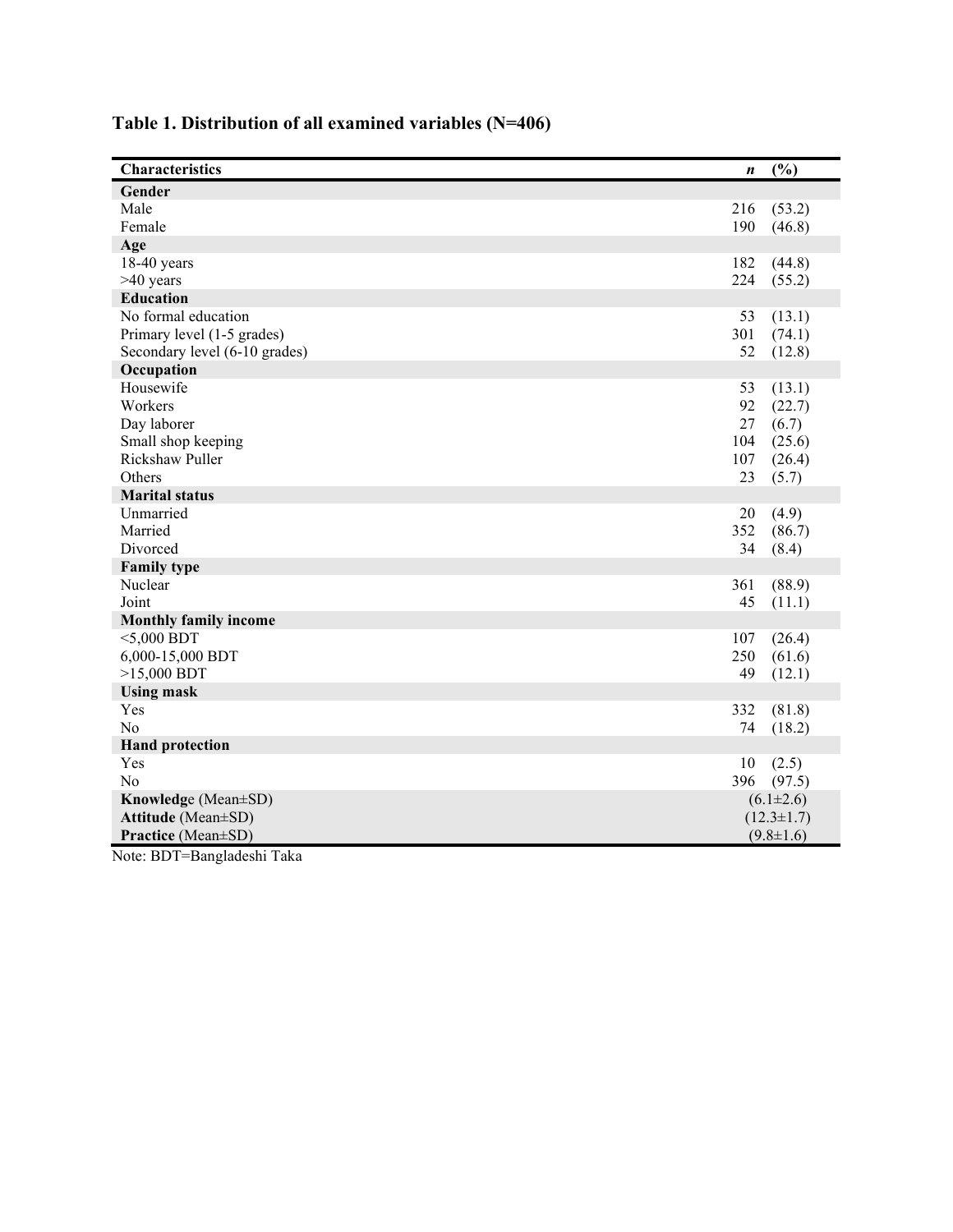|                                                                              | Total N=406                        |            | Male       |           | Female      |          |              |               |
|------------------------------------------------------------------------------|------------------------------------|------------|------------|-----------|-------------|----------|--------------|---------------|
| <b>Characteristics</b>                                                       |                                    |            |            |           |             | $\chi^2$ | df           | $p-$<br>value |
|                                                                              | $n \ (\%)$                         |            |            |           |             |          |              |               |
|                                                                              |                                    |            | $n \ (\%)$ |           | $n \ (\%)$  |          |              |               |
| COVID-19 can spread through respiratory droplets of infected individuals.    |                                    |            |            |           |             |          |              |               |
| True                                                                         | 336 (82.8) 178 (82.4)              |            |            |           | 158 (83.2)  | 0.040    | 1            | 0.842         |
| False                                                                        | 70(17.2)                           | 38 (17.6)  |            |           | 32(16.8)    |          |              |               |
| COVID-19 can spread through close contact of infected persons                |                                    |            |            |           |             |          |              |               |
| True                                                                         | 69 (17.0)                          | 54(25.0)   |            | 15(7.9)   |             | 20.966   | $\mathbf{1}$ | < 0.001       |
| False                                                                        | 337 (83.0) 162 (75.0) 175 (92.1)   |            |            |           |             |          |              |               |
| COVID-19 can spread via infected surfaces                                    |                                    |            |            |           |             |          |              |               |
| True                                                                         | 4 $(1.0)$                          |            | 3(1.4)     | 1(0.5)    |             | 0.771    | $\mathbf{1}$ | $0.626*$      |
| False                                                                        | 402 (99.0) 213 (98.6) 189 (99.5)   |            |            |           |             |          |              |               |
| COVID-19 can spread through touching face, mouth, and eyes by infected hands |                                    |            |            |           |             |          |              |               |
| True                                                                         | 20(4.9)                            | 17(7.9)    |            |           | 3(1.6)      | 8.543    | $\mathbf{1}$ | 0.003         |
| False                                                                        | 386 (95.1) 199 (92.1) 187 (98.4)   |            |            |           |             |          |              |               |
| COVID-19 can spread through poor maintaining of spatial distancing           |                                    |            |            |           |             |          |              |               |
| True                                                                         | 9(2.2)                             | 8(3.7)     |            | 1(0.5)    |             | 4.708    | $\mathbf{1}$ | $0.04*$       |
| False                                                                        | 397 (97.8) $208 (96.3)$ 189 (99.5) |            |            |           |             |          |              |               |
| Difficulty breathing or shortness of breath is a serious symptom of COVID-19 |                                    |            |            |           |             |          |              |               |
| True                                                                         | 180(44.3)                          | 110(50.9)  |            | 70 (36.8) |             | 8.124    | $\mathbf{1}$ | 0.004         |
| False                                                                        | 226 (55.7)                         | 106(49.1)  |            |           | 120(63.2)   |          |              |               |
| Chest pain is a serious symptom of COVID-19                                  |                                    |            |            |           |             |          |              |               |
| True                                                                         | 54 (13.3)                          | 38 (17.6)  |            | 16(8.4)   |             | 7.374    | 1            | 0.007         |
| False                                                                        | 352 (86.7)                         | 178 (82.4) |            |           | 174 (91.6)  |          |              |               |
| Fever is a common symptom of COVID-19                                        |                                    |            |            |           |             |          |              |               |
| True                                                                         | 364 (89.7)                         | 197 (91.2) |            |           | 167 (87.9)  | 1.193    | $\mathbf{1}$ | 0.275         |
| False                                                                        | 42 $(10.3)$                        | 19(8.8)    |            |           | 23(12.1)    |          |              |               |
|                                                                              |                                    |            |            |           |             |          |              |               |
| Dry cough is a common symptom of COVID-19                                    |                                    |            |            |           |             |          | $\mathbf{1}$ |               |
| True                                                                         | 312 (76.8)                         | 180 (83.3) |            |           | 132(69.5)   | 10.913   |              | 0.001         |
| False                                                                        | 94 (23.2)                          |            | 36 (16.7)  |           | 58 (30.5)   |          |              |               |
| Fatigue/tiredness is a common symptom of COVID-19                            |                                    |            |            |           |             |          |              |               |
| True                                                                         | 44 $(10.8)$                        | 35(16.2)   |            |           | 9(4.7)      | 13.755   | $\mathbf{1}$ | < 0.001       |
| False                                                                        | 362 (89.2)                         | 181 (83.8) |            |           | 181 (95.3)  |          |              |               |
| Aches and pains are less common symptom of COVID-19                          |                                    |            |            |           |             |          |              |               |
| True                                                                         | 42 $(10.3)$                        | 29 (13.4)  |            |           | 13(6.8)     | 4.724    | $\mathbf{1}$ | 0.030         |
| False                                                                        | 364 (89.7)                         | 187 (86.6) |            |           | 177 (93.2)  |          |              |               |
| Sore throat is a less common symptom of COVID-19                             |                                    |            |            |           |             |          |              |               |
| True                                                                         | 306 (75.4)                         | 170 (78.7) |            |           | 136 (71.6)  | 2.764    | 1            | 0.096         |
| False                                                                        | $100(24.6)$ 46 (21.3)              |            |            |           | 54 (28.4)   |          |              |               |
| Diarrhea is a less common symptom of COVID-19                                |                                    |            |            |           |             |          |              |               |
| True                                                                         | 28 (6.9)                           |            | 22(10.2)   |           | 6(3.2)      | 7.774    | 1            | 0.005         |
| False                                                                        | 378 (93.1)                         |            | 194 (89.8) |           | 184 (96.8)  |          |              |               |
| Symptoms appear after 2-14 days                                              |                                    |            |            |           |             |          |              |               |
| True                                                                         | 315 (77.6)                         |            | 175 (81.0) |           | 140 (73.7)  | 3.127    | $\mathbf{1}$ | 0.077         |
| False                                                                        | 91 (22.4)                          |            | 41 (19.0)  |           | 50 $(26.3)$ |          |              |               |
| Older persons are at risk for developing COVID-19                            |                                    |            |            |           |             |          |              |               |
| True                                                                         | 379 (93.3)                         |            | 207 (95.8) |           | 172 (90.5)  | 4.586    | $\mathbf{1}$ | 0.032         |
| False                                                                        | 27 (6.7)                           |            | 9(4.2)     |           | 18(9.5)     |          |              |               |
| Pregnant women are at risk for developing COVID-19                           |                                    |            |            |           |             |          |              |               |
| True                                                                         | 8(2.0)                             |            | 5(2.3)     |           | 3(1.6)      | 0.283    | $\mathbf{1}$ | 0.728         |
| False                                                                        | 398 (98.0)                         |            | 211 (97.7) |           | 187 (98.4)  |          |              |               |
| Individuals with chronic diseases are at risk for developing COVID-19        |                                    |            |            |           |             |          |              |               |
|                                                                              |                                    |            |            |           |             | 0.882    |              |               |
| True                                                                         | 1(0.2)                             |            | 1(0.5)     |           | 0(0.0)      |          | $\mathbf{1}$ | 1.00          |

**Table 2. Knowledge and gender difference of participants (N=406)**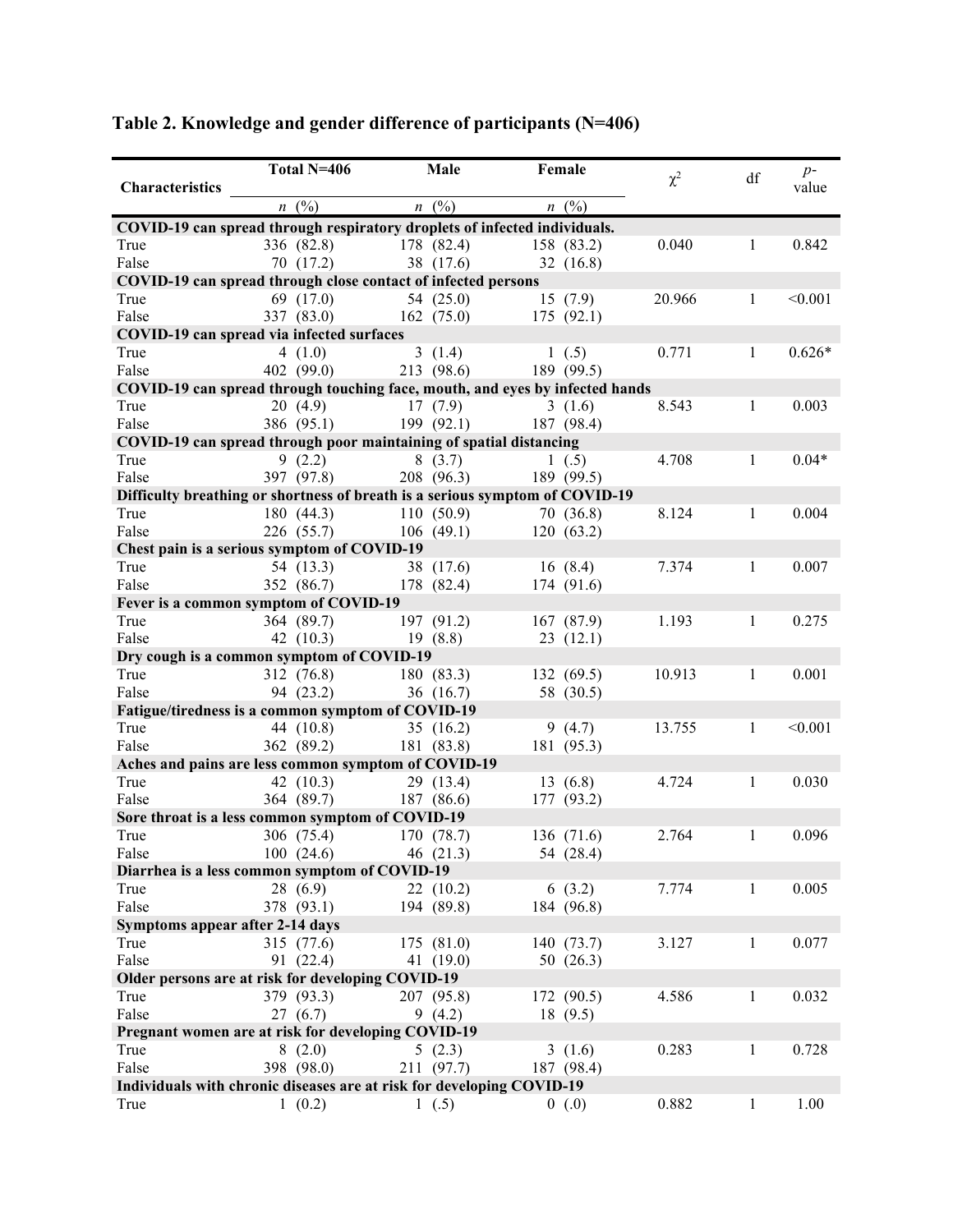Note: Fisher's exact test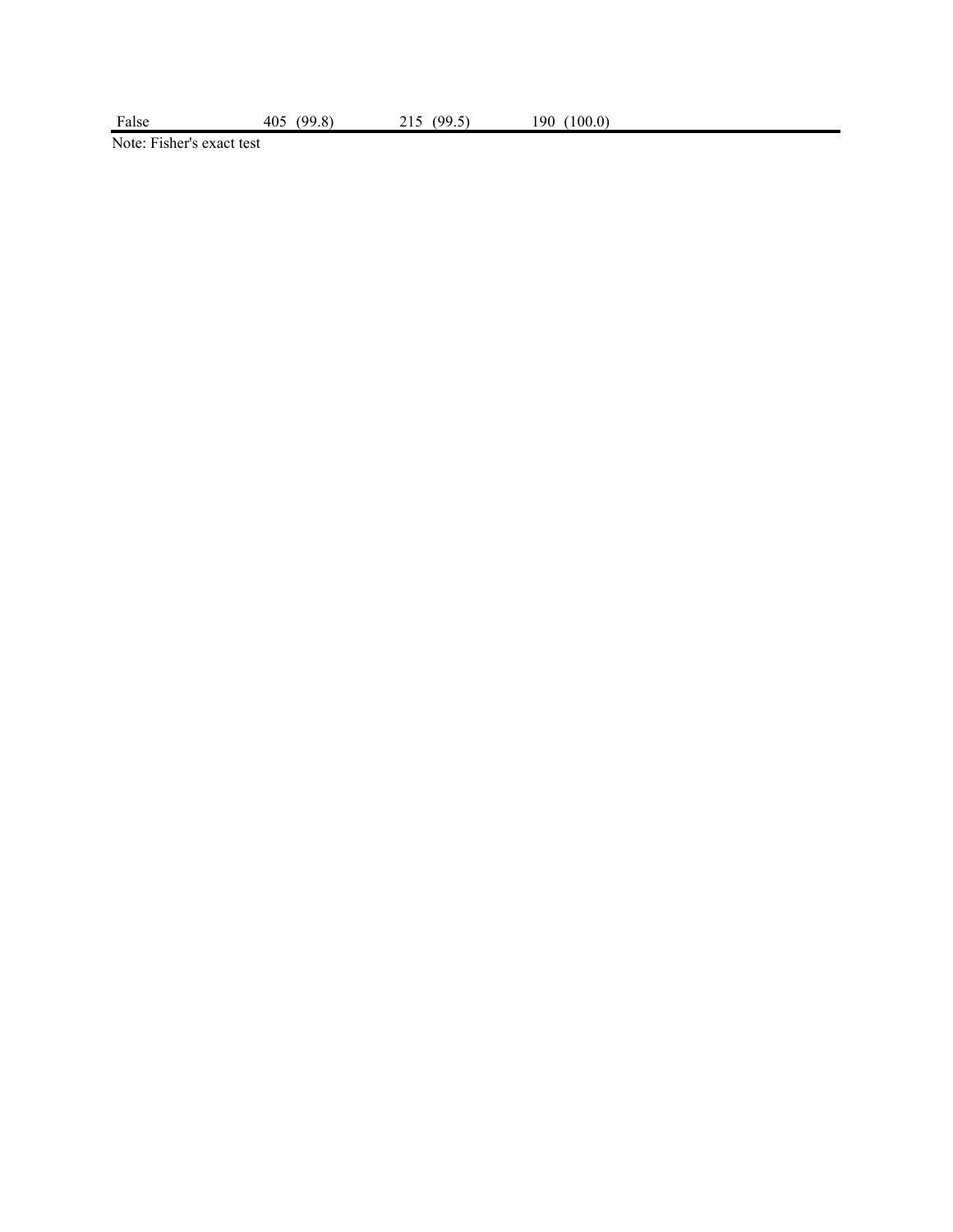|                        | Knowledge |               |     | Attitudes          | Practice     |       |               |           |             |       |                    |
|------------------------|-----------|---------------|-----|--------------------|--------------|-------|---------------|-----------|-------------|-------|--------------------|
| <b>Variables</b>       | Mean (SD) |               | t/F | $p-$<br>value      | Mean (SD)    | t/F   | $p-$<br>value | Mean (SD) |             | t/F   | $p-$<br>value      |
| Gender                 |           |               |     |                    |              |       |               |           |             |       |                    |
| Male                   |           | 6.6(2.6)      |     | 2.474 0.002        | 12.7(1.5)    | 4.768 | < 0.001       |           | 10.0(1.5)   | 3.510 | 0.001              |
| Female                 |           | 5.5(2.3)      |     |                    | 11.8(1.8)    |       |               |           | 9.5(1.6)    |       |                    |
| Age                    |           |               |     |                    |              |       |               |           |             |       |                    |
| $18-40$ years          |           | 6.5(2.3)      |     | 1.198 0.274        | 12.6(1.5)    | 2.920 | 0.005         |           | 9.9(1.4)    | 0.895 | 0.521              |
| $>40$ years            |           | 5.8 $(2.7)$   |     |                    | 12.0(1.8)    |       |               |           | 9.7(1.7)    |       |                    |
| <b>Education</b>       |           |               |     |                    |              |       |               |           |             |       |                    |
| No formal education    |           | 5.0(3.5)      |     | 3.393 $\leq 0.001$ | 11.7(1.9)    | 1.829 | 0.080         |           | 9.0(2.3)    |       | 4.334 $\leq 0.001$ |
| Primary level          |           | 6.1(2.2)      |     |                    | 12.3(1.7)    |       |               |           | 9.9(1.3)    |       |                    |
| Secondary level        |           | 6.9(2.8)      |     |                    | 12.7(1.6)    |       |               |           | 10.0(1.7)   |       |                    |
| Occupation             |           |               |     |                    |              |       |               |           |             |       |                    |
| House wife             |           | 4.9 $(2.4)$   |     | 0.977 0.476        | 11.6 $(1.8)$ | 2.567 | 0.013         |           | 9.5(1.9)    | 2.202 | 0.026              |
| Workers                |           | 5.7(2.3)      |     |                    | 12.0(1.7)    |       |               |           | 9.4(1.4)    |       |                    |
| Day laborer            |           | 8.1(2.7)      |     |                    | 12.8(1.5)    |       |               |           | 10.5(1.5)   |       |                    |
| Shop keeping           |           | 6.9 $(1.9)$   |     |                    | 12.6(1.6)    |       |               |           | 9.9(1.3)    |       |                    |
| Rickshaw puller        |           | 5.7(2.9)      |     |                    | 12.6(1.6)    |       |               |           | 10.0(1.5)   |       |                    |
| Others                 |           | 5.9 $(2.1)$   |     |                    | 11.4 $(1.8)$ |       |               |           | 9.3(1.8)    |       |                    |
| <b>Marital status</b>  |           |               |     |                    |              |       |               |           |             |       |                    |
| Unmarried              |           | 7.7(2.8)      |     | $2.899 \le 0.001$  | 12.7(1.3)    | 6.859 | < 0.001       |           | 9.9(1.7)    | 4.056 | < 0.001            |
| Married                |           | $6.2$ $(2.4)$ |     |                    | 12.4 $(1.6)$ |       |               |           | 9.9(1.4)    |       |                    |
| Divorced               |           | 4.1 $(2.8)$   |     |                    | 10.8(2.1)    |       |               |           | 8.5(2.0)    |       |                    |
| <b>Family type</b>     |           |               |     |                    |              |       |               |           |             |       |                    |
| Nuclear                |           | 6.1 $(2.5)$   |     | 0.844 0.621        | 12.3(1.7)    | 1.568 | 0.143         |           | 9.8 $(1.5)$ | 2.026 | 0.042              |
| Joint                  |           | 5.9 $(2.9)$   |     |                    | 11.8(1.9)    |       |               |           | 9.3(1.9)    |       |                    |
| <b>Family income</b>   |           |               |     |                    |              |       |               |           |             |       |                    |
| $5,000$ BDT            |           | 6.1(2.9)      |     | 1.557 0.089        | 12.0(1.9)    | 2.190 | 0.034         |           | 9.3(1.8)    | 4.585 | < 0.001            |
| 6,000-15,000 BDT       |           | 6.0(2.5)      |     |                    | 12.3(1.7)    |       |               |           | 9.9(1.4)    |       |                    |
| >15,000                |           | 6.5(2.0)      |     |                    | 12.6(1.6)    |       |               |           | 10.1(1.4)   |       |                    |
| <b>Using mask</b>      |           |               |     |                    |              |       |               |           |             |       |                    |
| Yes                    |           | 6.2 $(2.5)$   |     | 1.213 0.263        | 12.3(1.7)    | 1.984 | 0.056         |           | 9.8 $(1.4)$ | 3.651 | < 0.001            |
| No                     |           | 5.8 $(2.8)$   |     |                    | 12.1(1.9)    |       |               |           | 9.5(2.1)    |       |                    |
| <b>Hand protection</b> |           |               |     |                    |              |       |               |           |             |       |                    |
| Yes                    |           | 7.6 $(4.1)$   |     | 3.491 $\leq 0.001$ | 12.9(1.7)    | 0.515 | 0.823         |           | 10.5(1.5)   | 1.743 | 0.087              |
| No                     |           | 6.0(2.5)      |     |                    | 12.2(1.7)    |       |               |           | 9.8(1.5)    |       |                    |

**Table 3. Association between socio-demographic characteristics and mean knowledge, attitudes and practices score (N=406)**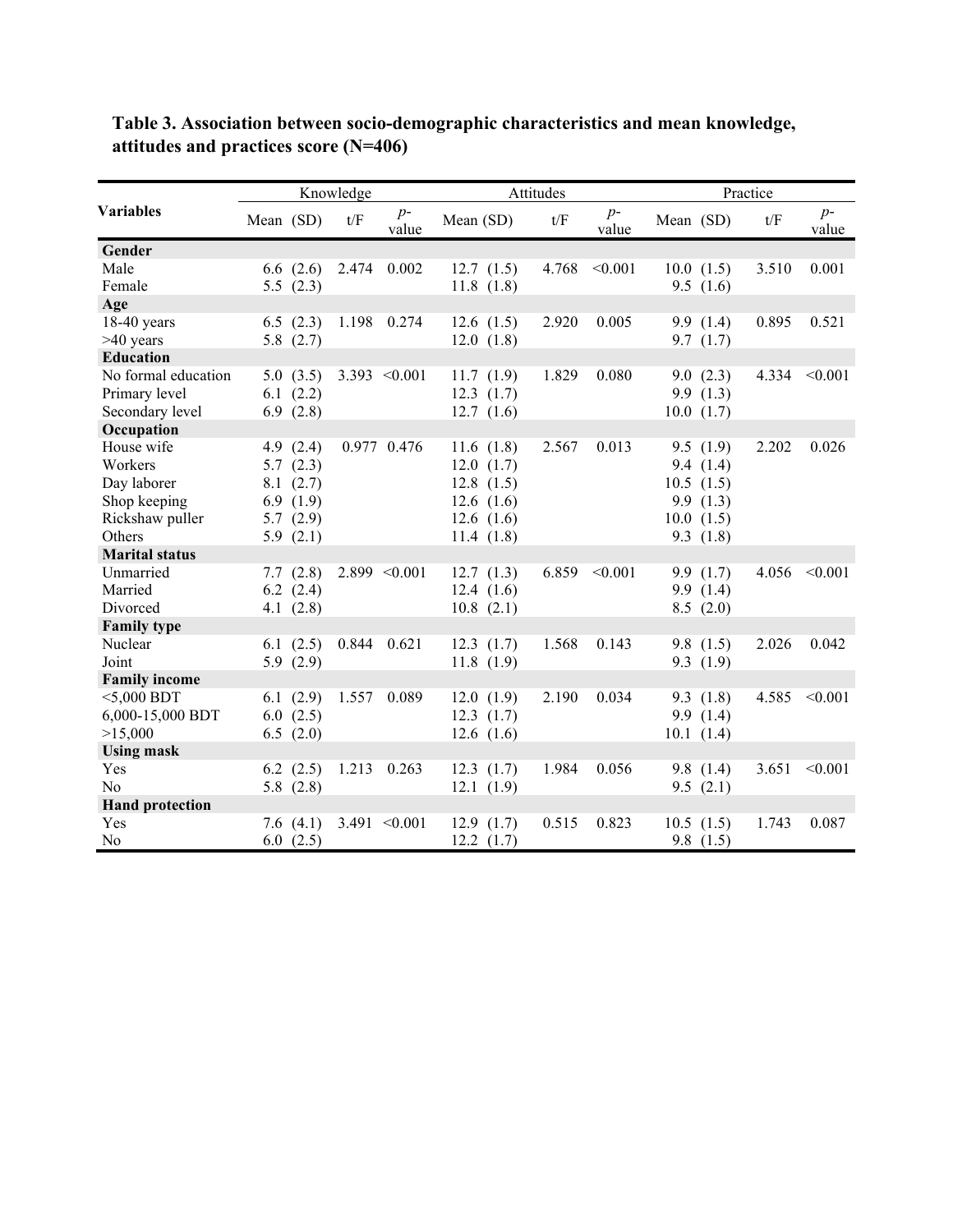| Model                                                               |         | SЕ   |         |            | $\Delta R^2$ |
|---------------------------------------------------------------------|---------|------|---------|------------|--------------|
| <b>Block 1 - Socio-demographics</b> $(F_{(3,402)}=17.32; p<0.001)$  |         |      |         |            | 0.11         |
| Gender <sup>a</sup>                                                 | $-0.82$ | 0.25 | $-0.16$ | $-3.30**$  |              |
| Education <sup>b</sup>                                              | 0.71    | 0.24 | 0.14    | $2.94**$   |              |
| Marital status <sup>c</sup>                                         | $-1.35$ | 0.35 | $-0.19$ | $-3.85***$ |              |
| <b>Block 2 – Observation checklist</b> $(F_{(1,404)}=3.6; p=0.058)$ |         |      |         |            | 0.009        |
| Hand protection <sup>d</sup>                                        | $-1.08$ | 0.78 | $-0.07$ | $-1.39$    |              |

**Table 4. Hierarchical regression analysis predicting knowledge**

Note: B=unstandardized regression coefficient; SE=Standard error; β=standardized regression coefficient; <sup>a</sup>1=Male, 2=Female; <sup>b</sup>1= No formal education, 2=Primary level, 3=Secondary level; <sup>c</sup>1= Unmarried, 2=Married, 3=Divorced; d 1=Yes, 2=No; *F*(4,401)=13.51, *p* <0.001, *R*<sup>2</sup> Adj=0.11; \*\**p*<0.01, \*\*\**p*<0.001.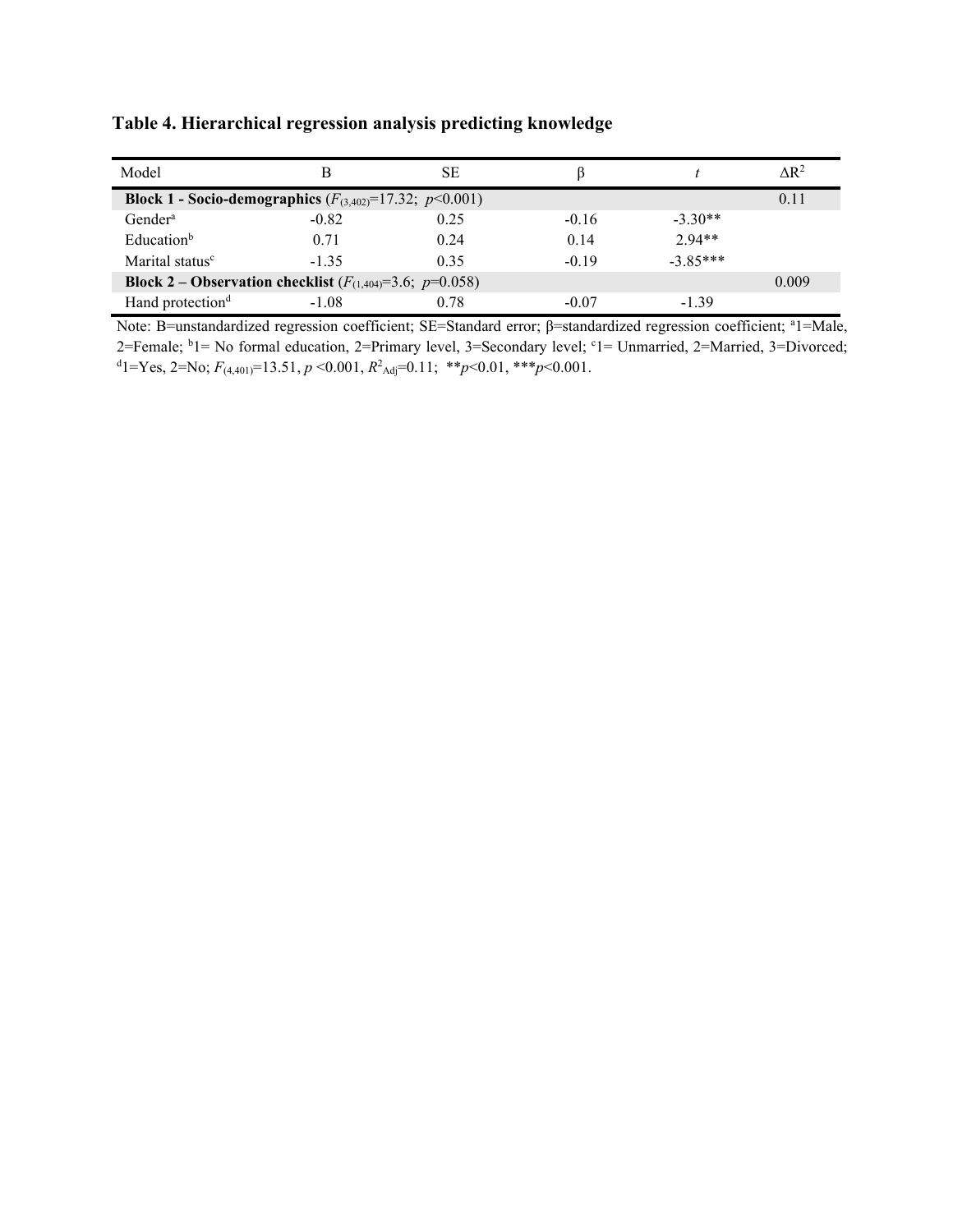# **Table 5. Attitude and gender difference of participants (N=406)**

|                                                                             | <b>Total</b>     |        | Male             |         | Female           |        | $\chi^2$ | df             | $p-$<br>value |  |
|-----------------------------------------------------------------------------|------------------|--------|------------------|---------|------------------|--------|----------|----------------|---------------|--|
| <b>Characteristics</b>                                                      | $N = 406$        |        |                  |         |                  |        |          |                |               |  |
|                                                                             | $\boldsymbol{n}$ | (%)    | $\boldsymbol{n}$ | (%)     | $\boldsymbol{n}$ | (%)    |          |                |               |  |
| Coronavirus is very serious                                                 |                  |        |                  |         |                  |        |          |                |               |  |
| Disagree                                                                    | 1                | (0.2)  | $\boldsymbol{0}$ | (0.0)   | 1                | (0.5)  | 5.740    | 2              | $0.028*$      |  |
| Undecided                                                                   | 20               | (4.9)  | 6                | (2.8)   | 14               | (7.4)  |          |                |               |  |
| Agree                                                                       | 385              | (94.8) | 210              | (97.2)  | 175              | (92.1) |          |                |               |  |
| Coronavirus is preventable                                                  |                  |        |                  |         |                  |        |          |                |               |  |
| Disagree                                                                    | 1                | (0.2)  | 1                | (0.5)   | $\mathbf{0}$     | (0.0)  | 14.766   | 2              | $< 0.001*$    |  |
| Undecided                                                                   | 149              | (36.7) | 61               | (28.2)  | 88               | (46.3) |          |                |               |  |
| Agree                                                                       | 256              | (63.1) | 154              | (71.3)  | 102              | (53.7) |          |                |               |  |
| Spatial distancing is mandatory to prevent COVID-19                         |                  |        |                  |         |                  |        |          |                |               |  |
| Disagree                                                                    |                  | (.2)   | $\boldsymbol{0}$ | (.0)    | 1                | (0.5)  | 12.155   | 2              | $0.001*$      |  |
| Undecided                                                                   | 94               | (23.2) | 36               | (16.7)  | 58               | (30.5) |          |                |               |  |
| Agree                                                                       | 311              | (76.6) | 180              | (83.3)  | 131              | (68.9) |          |                |               |  |
| It is crucial to wear a face mask in crowded place                          |                  |        |                  |         |                  |        |          |                |               |  |
| Disagree                                                                    | 0                | (0.0)  | $\boldsymbol{0}$ | (0.)    | $\boldsymbol{0}$ | (0.0)  | 0.001    | 1              | $0.103*$      |  |
| Undecided                                                                   | 6                | (1.5)  | 1                | (.5)    | 5                | (2.6)  |          |                |               |  |
| Agree                                                                       | 400              | (98.5) | 215              | (99.5)  | 185              | (97.4) |          |                |               |  |
| It is important to maintain home quarantine after getting infected COVID-19 |                  |        |                  |         |                  |        |          |                |               |  |
| Disagree                                                                    | $\overline{c}$   | (0.5)  | $\boldsymbol{0}$ | (0.0)   | 2                | (1.1)  | 19.102   | 2              | $< 0.001*$    |  |
| Undecided                                                                   | 209              | (51.5) | 91               | (42.1)  | 118              | (62.1) |          |                |               |  |
| Agree                                                                       | 195              | (48.0) | 125              | (57.9)  | 70               | (36.8) |          |                |               |  |
| It can be treated at home                                                   |                  |        |                  |         |                  |        |          |                |               |  |
| Disagree                                                                    | 2                | (.5)   | 1                | (.5)    | 1                | (0.5)  | 28.839   | 2              | $< 0.001*$    |  |
| Undecided                                                                   | 208              | (51.2) | 84               | (38.9)  | 124              | (65.3) |          |                |               |  |
| Agree                                                                       | 196              | (48.3) | 131              | (60.6)  | 65               | (34.2) |          |                |               |  |
| Safety measures can play an important role in COVID-19 prevention.          |                  |        |                  |         |                  |        |          |                |               |  |
| Disagree                                                                    | 1                | (0.2)  | $\boldsymbol{0}$ | (0.0)   | 1                | (0.5)  | 4.125    | $\mathfrak{D}$ | $0.047*$      |  |
| Undecided                                                                   | 3                | (0.7)  | $\theta$         | (0.0)   | 3                | (1.6)  |          |                |               |  |
| Agree                                                                       | 402              | (99.0) | 216              | (100.0) | 186              | (97.9) |          |                |               |  |

Note: Fisher's exact test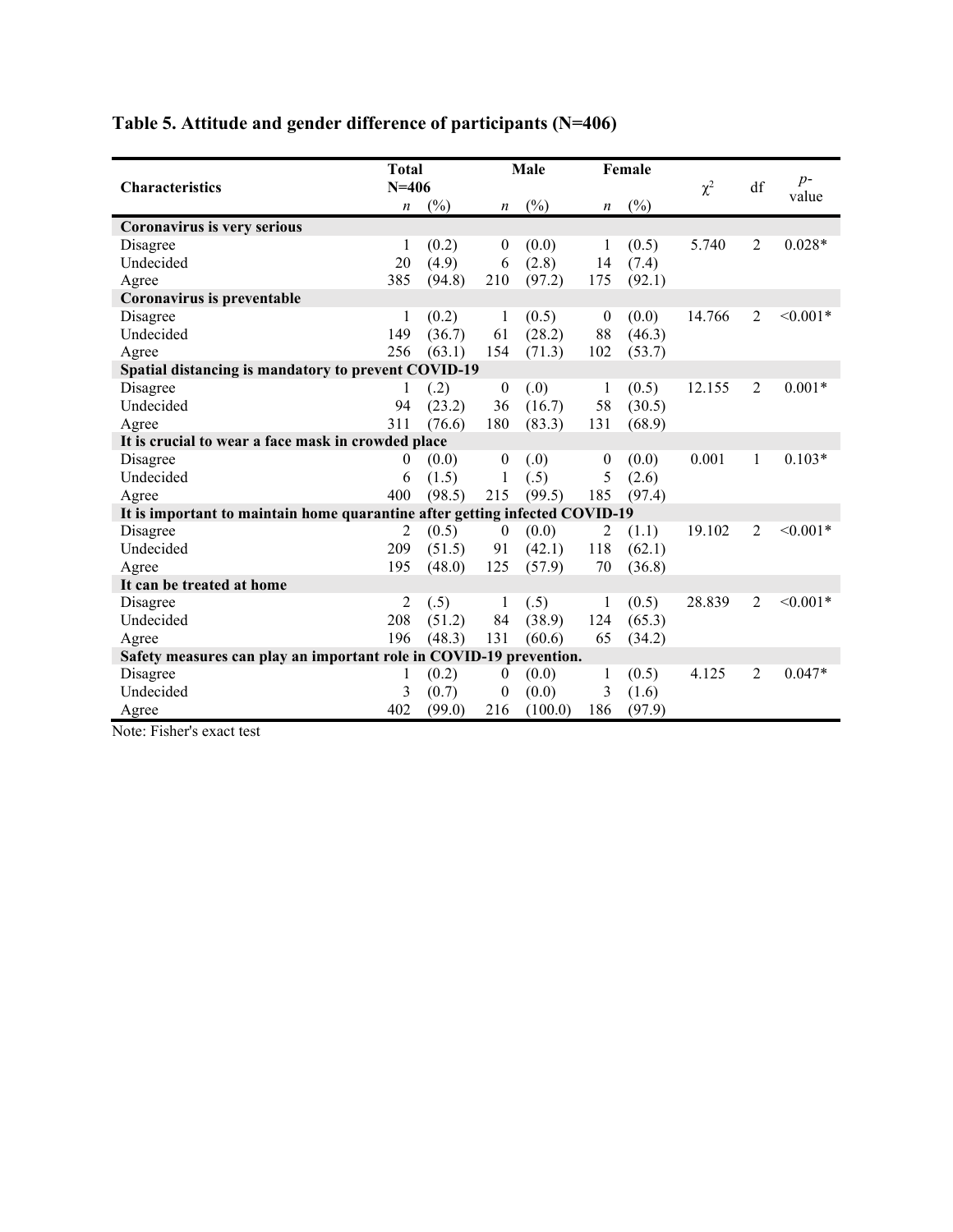| Model                                                             |         | SE   |         |           | $\Delta$ R <sup>2</sup> |
|-------------------------------------------------------------------|---------|------|---------|-----------|-------------------------|
| <b>Block 1 - Socio-demographics</b> $(F_{(5,400)}=11.5; p<0.001)$ |         |      |         |           | 0.12                    |
| Gender <sup>a</sup>                                               | $-0.70$ | 0.21 | $-0.20$ | $-3.27**$ |                         |
| Age <sup>b</sup>                                                  | $-0.49$ | 0.17 | $-0.14$ | $-2.89**$ |                         |
| Occupation $\circ$                                                | $-0.02$ | 0.07 | $-0.01$ | $-0.24$   |                         |
| Marital status <sup>d</sup>                                       | $-0.67$ | 0.24 | $-0.14$ | $-2.75**$ |                         |
| Family income <sup>e</sup>                                        | 0.28    | 0.14 | 0.10    | $2.03*$   |                         |

**Table 6. Hierarchical regression analysis predicting attitudes**

Note: B=unstandardized regression coefficient; SE=Standard error; β=standardized regression coefficient; al=Male, 2=Female; b 1=18-40 years, 2=>40 years; <sup>c</sup> 1=House wife, 2=Workers, 3=Day laborer, 4=Shop keeping, 5=Rickshaw puller, 6=Others; <sup>d</sup>1= Unmarried, 2=Married, 3=Divorced; <sup>e</sup>1= <5,000 BDT, 2=6,000-15,000 BDT, 3= >15,000 BDT; *F*(5,400)=11.5; *p*<0.001, *R*<sup>2</sup> Adj=0.11; \**p*<0.05, \*\**p*<0.01.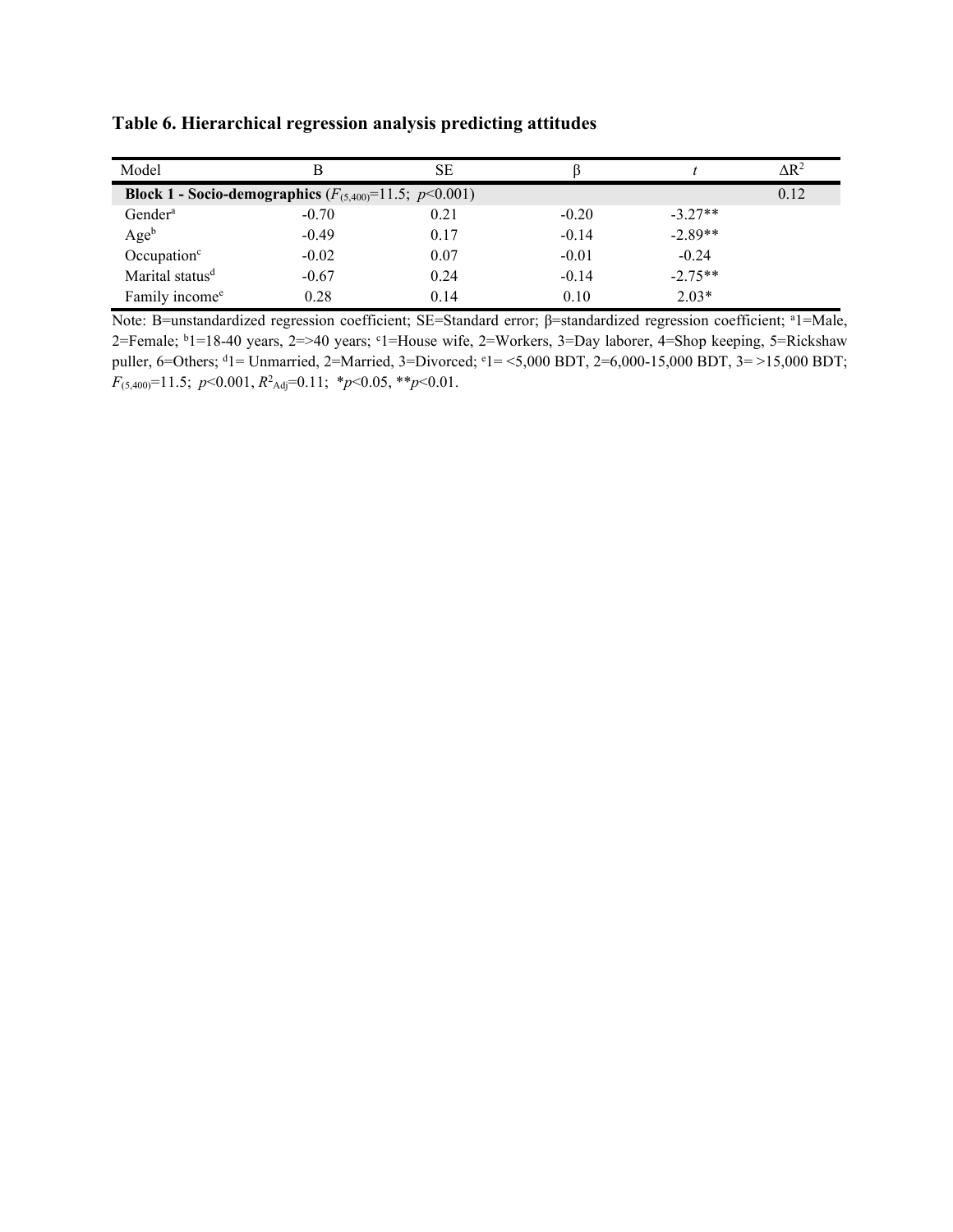|                                                              |                  | Total N=406 |                  | Male   |                  | Female |          | df             | $p-$     |
|--------------------------------------------------------------|------------------|-------------|------------------|--------|------------------|--------|----------|----------------|----------|
| <b>Characteristics</b>                                       | $\boldsymbol{n}$ | (%)         | $\boldsymbol{n}$ | (%)    | $\boldsymbol{n}$ | $(\%)$ | $\chi^2$ |                | value    |
| Do you use tissues or hanker chips during coughing/sneezing? |                  |             |                  |        |                  |        |          |                |          |
| Never                                                        |                  | (0.2)       | 1                | (0.5)  | $\mathbf{0}$     | (0.0)  | 3.176    | $\overline{2}$ | $0.155*$ |
| Occasionally                                                 | 26               | (6.4)       | 10               | (4.6)  | 16               | (8.4)  |          |                |          |
| Always                                                       | 379              | (93.3)      | 205              | (94.9) | 174              | (91.6) |          |                |          |
| Do you wear face mask when outing?                           |                  |             |                  |        |                  |        |          |                |          |
| Never                                                        |                  | (0.2)       | 1                | (0.5)  | $\mathbf{0}$     | (0.0)  | 5.254    | 2              | $0.039*$ |
| Occasionally                                                 | 20               | (4.9)       | 6                | (2.8)  | 14               | (7.4)  |          |                |          |
| Always                                                       | 385              | (94.8)      | 209              | (96.8) | 176              | (92.6) |          |                |          |
| Do you avoid touching face and eyes?                         |                  |             |                  |        |                  |        |          |                |          |
| Never                                                        |                  | (0.2)       | $\mathbf{0}$     | (0.0)  |                  | (0.5)  | 3.851    | 2              | $0.084*$ |
| Occasionally                                                 | 33               | (8.1)       | 13               | (6.0)  | 20               | (10.5) |          |                |          |
| Always                                                       | 372              | (91.6)      | 203              | (94.0) | 169              | (88.9) |          |                |          |
| Do you wash hands frequently using water and soaps?          |                  |             |                  |        |                  |        |          |                |          |
| Never                                                        | $\theta$         | (0.0)       | $\theta$         | (0.0)  | $\overline{0}$   | (0.0)  | 1.458    | 1              | $0.252*$ |
| Occasionally                                                 | 102              | (25.1)      | 49               | (22.7) | 53               | (27.9) |          |                |          |
| Always                                                       | 304              | (74.9)      | 167              | (77.3) | 137              | (72.1) |          |                |          |
| Do you maintain spatial distancing?                          |                  |             |                  |        |                  |        |          |                |          |
| Never                                                        | 11               | (2.7)       | 4                | (1.9)  | 7                | (3.7)  | 1.302    | $\overline{2}$ | 0.523    |
| Occasionally                                                 | 53               | (13.1)      | 29               | (13.4) | 24               | (12.6) |          |                |          |
| Always                                                       | 342              | (84.2)      | 183              | (84.7) | 159              | (83.7) |          |                |          |
| Do you eat healthy food focusing on outbreak?                |                  |             |                  |        |                  |        |          |                |          |
| Never                                                        | 313              | (77.1)      | 148              | (68.5) | 165              | (86.8) | 22.031   | 2              | < 0.001  |
| Occasionally                                                 | 15               | (3.7)       | 8                | (3.7)  |                  | (3.7)  |          |                |          |
| Always                                                       | 78               | (19.2)      | 60               | (27.8) | 18               | (9.5)  |          |                |          |

# **Table 7. Practice and gender difference of participants (N=406)**

Note: Fisher's exact test